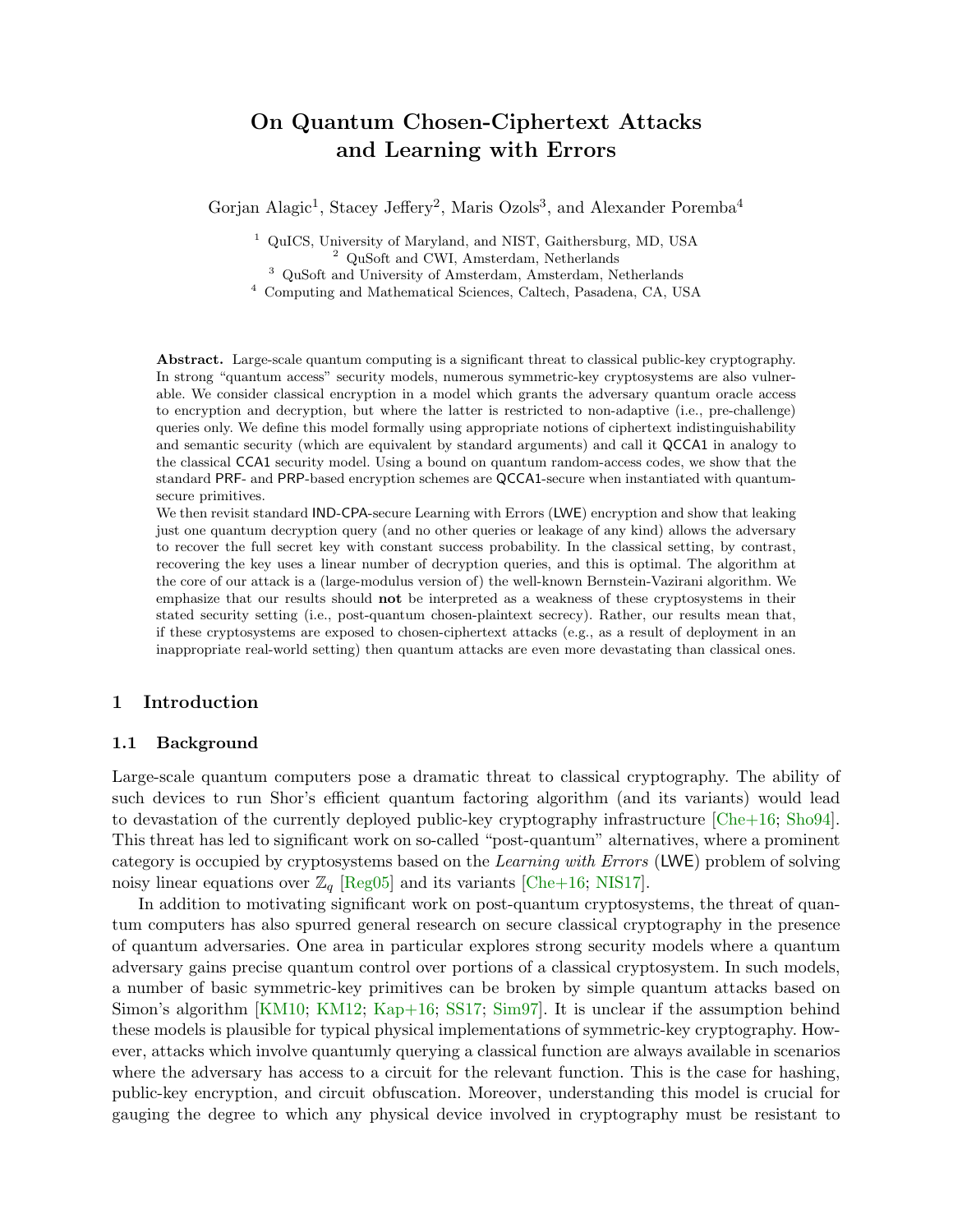reverse engineering or forced quantum behavior (consider, e.g., the so-called "frozen smart card" example  $[GHS16]$ . For instance, one may reasonably ask: what happens to the security of a classical cryptosystem when the device leaks only a single quantum query to the adversary?

When deciding which functions the adversary might have (quantum) access to, it is worth recalling the classical setting. For classical symmetric-key encryption, a standard approach considers the security of cryptosystems when exposed to so-called chosen-plaintext attacks (CPA). This notion encompasses all attacks in which an adversary attempts to defeat security (by, e.g., distinguishing ciphertexts or extracting key information) using oracle access to the function which encrypts plaintexts with the secret key. This approach has been highly successful in developing cryptosystems secure against a wide range of realistic real-world attacks. An analogous class, the so-called chosen-ciphertext attacks (CCA), are attacks in which the adversary can make use of oracle access to decryption. For example, a well-known attack due to Bleichenbacher [\[Ble98\]](#page-23-3) only requires access to an oracle that decides if the input ciphertext is encrypted according to a particular RSA standard. We will consider analogues of both CPA and CCA attacks, in which the relevant functions are quantumly accessible to the adversary.

Prior works have formalized the quantum-accessible model for classical cryptography in several settings, including unforgeable message authentication codes and digital signatures [\[BZ13b;](#page-23-4) [BZ13a\]](#page-23-5), encryption secure against quantum chosen-plaintext attacks (QCPA) [\[BJ15;](#page-23-6) [GHS16\]](#page-23-2), and encryption secure against *adaptive* quantum chosen-ciphertext attacks (QCCA2) [\[BZ13b\]](#page-23-4).

#### 1.2 Our Contributions

The model. In this work, we consider a quantum-secure model of encryption called QCCA1. This model grants non-adaptive access to the decryption oracle, and is thus intermediate between QCPA and QCCA2. Studying weaker and intermediate models is a standard and useful practice in theoretical cryptography. In fact, CPA and CCA2 are intermediate models themselves, since they are both strictly weaker than authenticated encryption. Our particular intermediate model is naturally motivated: it is sufficent for a new and interesting quantum attack on LWE encryption.

As is typical, the challenge in QCCA1 can be semantic, or take the form of an indistinguishability test. This leads to natural security notions for symmetric-key encryption, which we call IND-QCCA1 and SEM-QCCA1, respectively. Following previous works, it is straightforward to define both IND-QCCA1 and SEM-QCCA1 formally, and prove that they are equivalent [\[BJ15;](#page-23-6) [GHS16;](#page-23-2) [BZ13b\]](#page-23-4).

We then prove IND-QCCA1 security for two symmetric-key encryption schemes, based on standard assumptions. Specifically, we show that the standard encryption schemes based on quantumsecure pseudorandom functions (QPRF) and quantum-secure pseudorandom permutations (QPRP) are both IND-QCCA1. We remark that both QPRFs and QPRPs can be constructed from quantumsecure one-way functions [\[Zha12;](#page-24-7) [Zha16\]](#page-24-8). Our security proofs use a novel technique, in which we control the amount of information that the adversary can extract from the oracles and store in their internal quantum state (prior to the challenge) by means of a certain bound on quantum random-access codes.

A quantum-query attack on LWE. We then revisit the aforementioned question: what happens to a post-quantum cryptosystem if it leaks a single quantum query? Our main result is that standard IND-CPA-secure LWE-based encryption schemes can be completely broken using only a single quantum decryption query and no other queries or leakage of any kind. In our attack, the adversary recovers the complete secret key with constant success probability. In standard bit-by-bit LWE encryption, a single classical decryption query can yield at most one bit of the secret key; the classical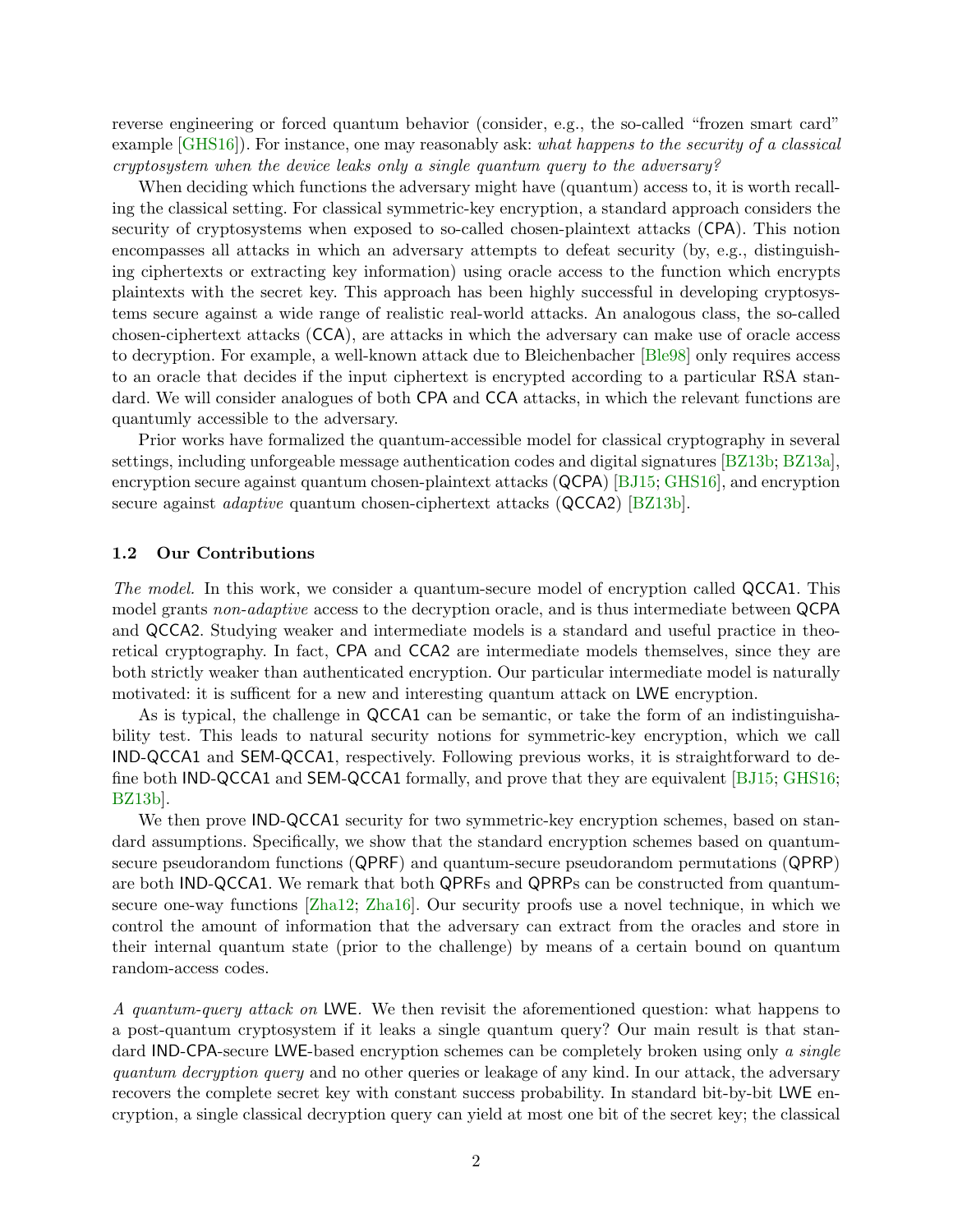analogue of our attack thus requires  $n \log q$  queries. The attack is essentially an application of a modulo-q variant of the Bernstein-Vazirani algorithm  $[BV97]$ . Our new analysis shows that this algorithm correctly recovers the key with constant success probability, despite the decryption function only returning an inner product which is rounded to one of two values. We show that the attack applies to four variants of standard IND-CPA-secure LWE-based encryption: the symmetric-key and public-key systems originally described by Regev  $[Reg05]$ , the FrodoPKE scheme<sup>[5](#page-2-0)</sup> [\[LP11;](#page-24-9) [Alk+17\]](#page-22-0), and standard Ring-LWE [\[LPR13a;](#page-24-10) [LPR13b\]](#page-24-11).

Important caveats. Our results challenge the idea that LWE is unconditionally "just as secure" quantumly as it is classically. Nonetheless, the reader is cautioned to interpret our work carefully. Our results do not indicate a weakness in LWE (or any LWE-based cryptosystem) in the standard post-quantum security model. Since it is widely believed that quantum-algorithmic attacks will need to be launched over purely classical channels, post-quantum security does not allow for quantum queries to encryption or decryption oracles. Moreover, while our attack does offer a dramatic quantum speedup (i.e., one query vs. linear queries), the classical attack is already efficient. The schemes we attack are already insecure in the classical chosen-ciphertext setting, but can be modified to achieve chosen-ciphertext security [\[FO99\]](#page-23-8).

Related work. We remark that Grilo, Kerenidis and Zijlstra recently observed that a version of LWE with so-called "quantum samples" can be solved efficiently (as a learning problem) using Bernstein-Vazirani [\[GKZ17\]](#page-23-9). Our result, by contrast, demonstrates an actual cryptographic attack on standard cryptosystems based on LWE, in a plausible security setting. Moreover, in terms of solving the learning problem, our analysis shows that constant success probability is achievable with only a single query, whereas  $GKZ17$  require a number of queries which is at least linear in the modulus  $q$ . In particular, our cryptographic attack succeeds with a single query even for superpolynomial modulus.

## 1.3 Technical summary of results

Security model and basic definitions. First, we set down the basic QCCA1 security model, adapting the ideas of  $[BZ13a; GHS16]$  $[BZ13a; GHS16]$  $[BZ13a; GHS16]$ . Recall that an encryption scheme is a triple  $\Pi = (KeyGen, Enc, Dec)$ of algorithms (key generation, encryption, and decryption, respectively) satisfying  $\mathsf{Dec}_k(\mathsf{Enc}_k(m)) =$ m for any key  $k \leftarrow$  KeyGen and message m. In what follows, all oracles are quantum, meaning that a function f is accessed via the unitary operator  $|x\rangle|y\rangle \mapsto |x\rangle|y \oplus f(x)\rangle$ . We define ciphertext indistinguishability and semantic security as follows.

**Definition 1 (informal).**  $\Pi$  is IND-QCCA1 if no quantum polynomial-time algorithm (QPT)  $\mathcal A$ can succeed at the following experiment with probability better than  $1/2 + \text{negl}(n)$ .

- 1. A key  $k \leftarrow \text{KeyGen}(1^n)$  and a uniformly random bit  $b \stackrel{s}{\leftarrow} \{0,1\}$  are generated; A gets access to oracles  $Enc_k$  and  $Dec_k$ , and outputs  $(m_0, m_1)$ ;
- 2. A receives  $Enc_k(m_b)$  and gets access to an oracle for  $Enc_k$  only, and outputs a bit  $b'$ ; A wins if  $b=b^{\prime}$ .

Definition 2 (informal). Consider the following game with a QPT A.

<span id="page-2-0"></span><sup>&</sup>lt;sup>5</sup> FrodoPKE is an IND-CPA-secure building block in the IND-CCA2-secure post-quantum cryptosystem "FrodoKEM" [\[Alk+17\]](#page-22-0). Our results do not affect the post-quantum security of Frodo and do not contradict the CCA2 security of FrodoKEM.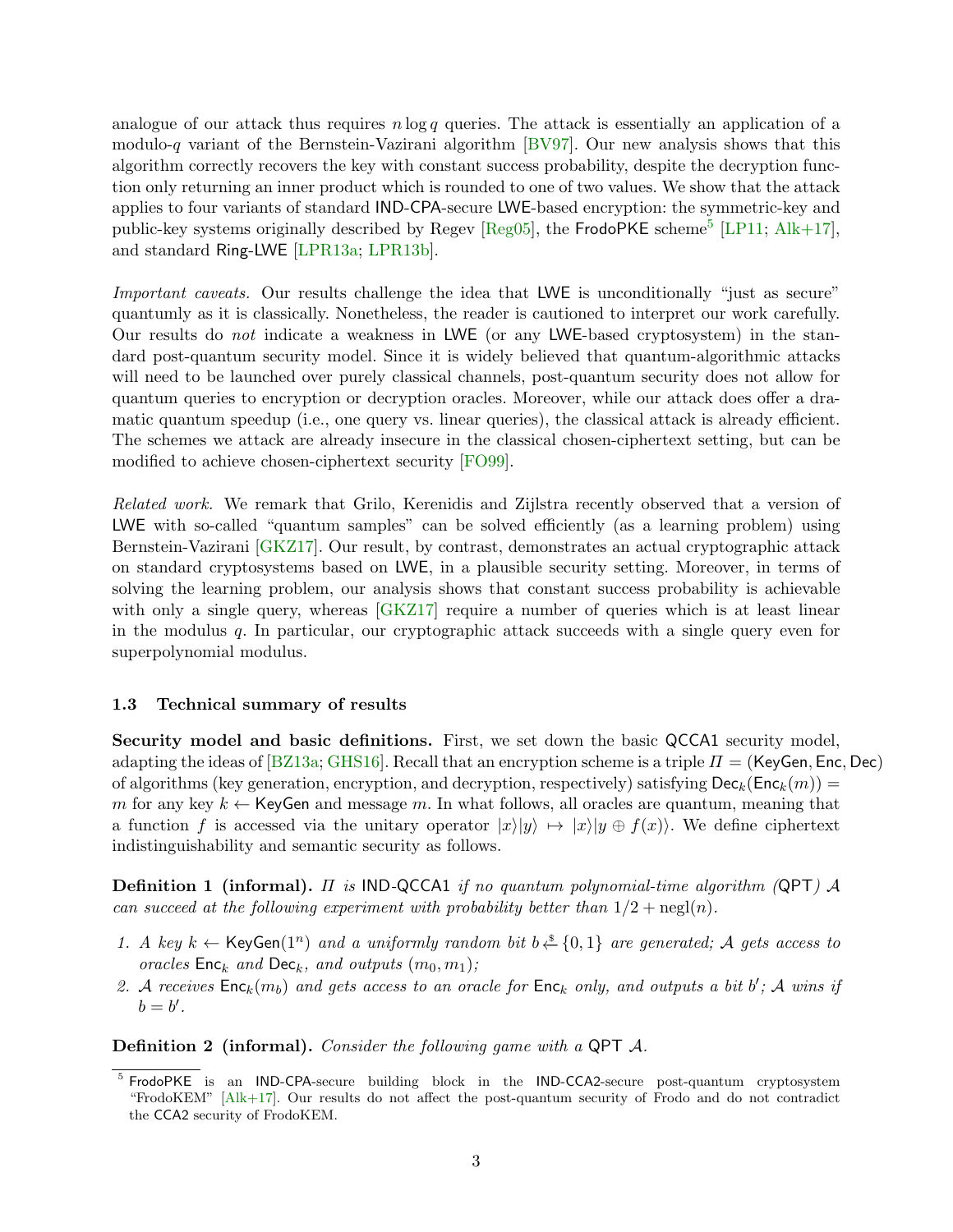- 1. A key  $k \leftarrow \text{KeyGen}(1^n)$  is generated; A gets access to oracles  $\text{Enc}_k$ ,  $\text{Dec}_k$  and outputs circuits  $(Samp, h, f);$
- 2. Sample  $m \leftarrow$  Samp; A receives  $h(m)$ ,  $Enc_k(m)$ , and access to an oracle for  $Enc_k$  only, and outputs a string s; A wins if  $s = f(m)$ .

Then  $\Pi$  is SEM-QCCA1 if for every QPT A there exists a QPT S with the same winning probability but which does not get  $\mathsf{Enc}_k(m)$  in step 2.

Theorem 1. A classical symmetric-key encryption scheme is IND-QCCA1 if and only if it is SEM-QCCA1.

Secure constructions. Next, we show that standard pseudorandom-function-based encryption is QCCA1-secure, provided that the underlying PRF is quantum-secure (i.e., is a QPRF.) A QPRF can be constructed from any quantum-secure one-way function, or directly from the LWE assump-tion [\[Zha12\]](#page-24-7). Given a PRF  $f = \{f_k\}_k$ , define PRFscheme[f] to be the scheme which encrypts a plaintext m using randomness r via  $Enc_k(m; r) = (r, f_k(r) \oplus m)$  and decrypts in the obvious way.

<span id="page-3-0"></span>**Theorem 2.** If f is a QPRF, then PRFscheme[f] is IND-QCCA1-secure.

We also analyze a standard permutation-based scheme. Quantum-secure PRPs (i.e., QPRPs) can be obtained from quantum-secure one-way functions [\[Zha16\]](#page-24-8). Given a PRP  $P = \{P_k\}_k$ , define PRPscheme[P] to be the scheme that encrypts a plaintext m using randomness r via  $Enc_k(m; r)$  =  $P_k(m||r)$ , where  $||$  denotes concatenation; to decrypt, one applies  $P_k^{-1}$  $k^{-1}$  and discards the randomness bits.

<span id="page-3-1"></span>**Theorem 3.** If P is a QPRP, then PRPscheme  $|P|$  is IND-QCCA1-secure.

We briefly describe our proof techniques for Theorems [2](#page-3-0) and [3.](#page-3-1) In the indistinguishability game, the adversary can use the decryption oracle prior to the challenge to (quantumly) encode information about the relevant pseudorandom function instance (i.e.,  $f_k$  or  $P_k$ ) in their private, poly-sized quantum memory. From this point of view, establishing security means showing that this encoded information cannot help the adversary compute the value of the relevant function at the particular randomness used in the challenge. To prove this, we use a bound on quantum random access codes (QRAC). Informally, a QRAC is a mapping from N-bit strings x to d-dimensional quantum states  $\varrho_x$ , such that given  $\varrho_x$ , and any index  $j \in [N]$ , the bit  $x_j$  can be recovered with some probability  $p_{x,j} = \frac{1}{2} + \epsilon_{x,j}$ . The average bias of such a code is the expected value of  $\epsilon_{x,j}$ , over uniform  $x$  and  $j$ . A QRAC with shared randomness further allows the encoding and decoding procedures to both depend on some random variable.

<span id="page-3-2"></span>**Lemma 1.** The average bias of a quantum random access code with shared randomness that encodes N bits into a d-dimensional quantum state is  $O(\sqrt{N^{-1} \log d})$ . In particular, if  $N = 2^n$  and  $d =$  $2^{\text{poly}(n)}$  the bias is  $O(2^{-n/2} \text{poly}(n)).$ 

Key recovery against LWE. Our attack on LWE encryption will make use of a new analysis of the performance of a large-modulus variant of the Bernstein-Vazirani algorithm [\[BV97\]](#page-23-7), in the presence of a certain type of "rounding" noise.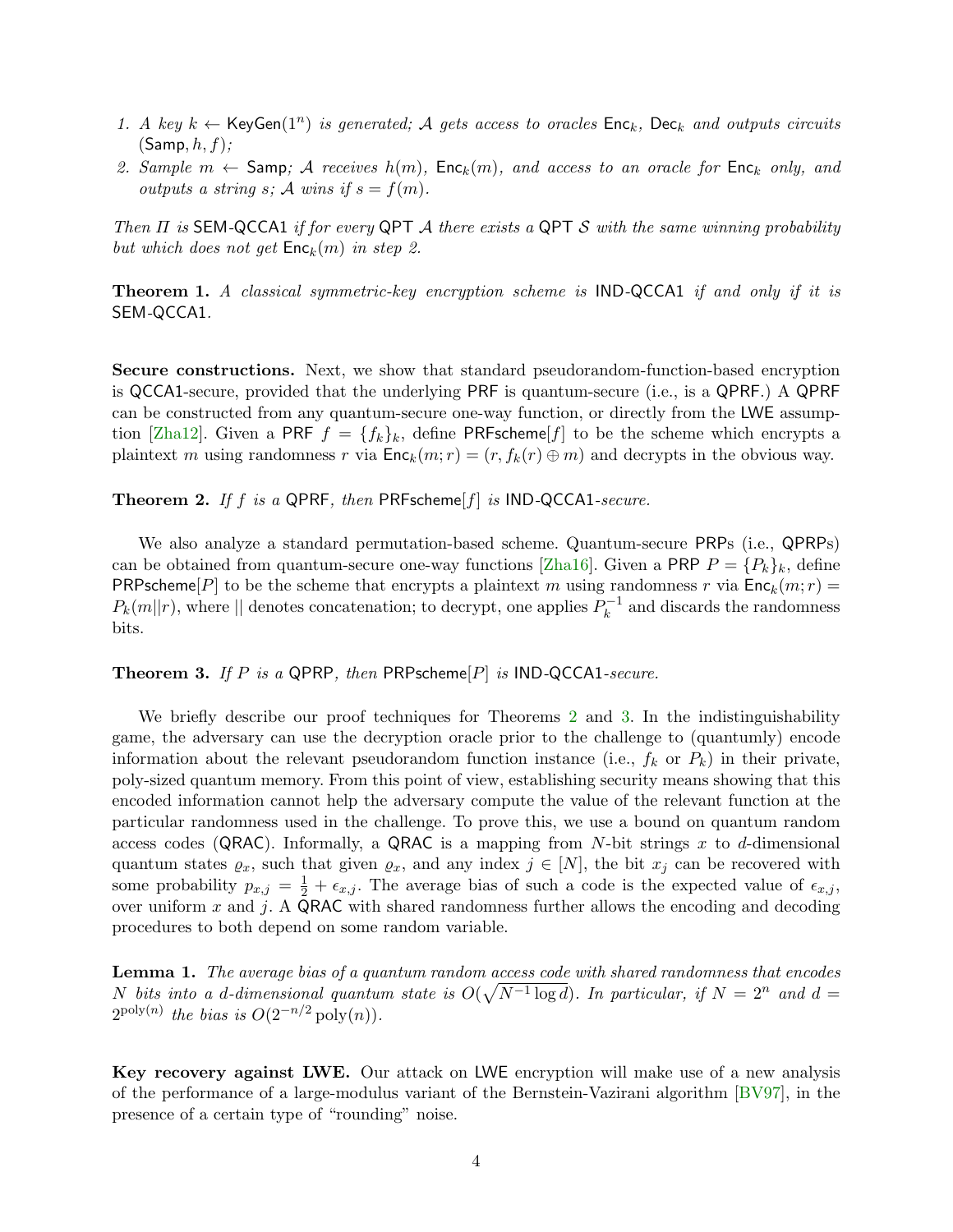Quantum algorithm for linear rounding functions. In the simplest case we analyze, the oracle outputs 0 if the inner product is small, and 1 otherwise. Specifically, given integers  $n \geq 1$  and  $q \geq 2$ , define a keyed family of (binary) linear rounding functions,  $\mathsf{LRF}_{k,q} : \mathbb{Z}_q^n \longrightarrow \{0,1\}$ , with key  $k \in \mathbb{Z}_q^n$ , as follows:

$$
\mathsf{LRF}_{\mathbf{k},q}(\boldsymbol{x}):=\begin{cases}0 & \text{if }|\langle \boldsymbol{x},\boldsymbol{k}\rangle|\leq \lfloor \frac{q}{4}\rfloor,\\1 & \text{otherwise.}\end{cases}
$$

<span id="page-4-0"></span>Here  $\langle \cdot, \cdot \rangle$  denotes the inner product modulo q. Our main technical contribution is the following.

**Theorem 4 (informal).** There exists a quantum algorithm which runs in time  $O(n)$ , makes one quantum query to  $\mathsf{LRF}_{k,q}$  (with  $q \geq 2$  and unknown  $k \in \mathbb{Z}_q^n$ ), and outputs k with probability  $4/\pi^2 - O(1/q)$ .

We also show that the same algorithm succeeds against more generalized function classes, in which the oracle indicates which "segment" of  $\mathbb{Z}_q$  the exact inner product belongs to.

One quantum query against LWE. Finally, we revisit our central question of interest: what happens to a post-quantum cryptosystem if it leaks a single quantum query? We show that, in standard LWE-based schemes, the decryption function can (with some simple modifications) be viewed as a special case of a linear rounding function, as above. In standard symmetric-key or public-key LWE, for instance, we decrypt a ciphertext  $(a, c) \in \mathbb{Z}_q^{n+1}$  with key k by outputting 0 if  $|c - \langle a, k \rangle| \leq \lfloor \frac{q}{4} \rfloor$  $\frac{q}{4}$ and 1 otherwise. In standard Ring-LWE, we decrypt a ciphertext  $(u, v)$  with key k (here  $u, v, k$  are polynomials in  $\mathbb{Z}_q[x]/\langle x^n + 1 \rangle$  by outputting 0 if the constant coefficient of  $v - k \cdot u$  is small, and 1 otherwise.

Each of these schemes is secure against adversaries with classical encryption oracle access, under the LWE assumption. If adversaries also gain classical decryption access, then it's not hard to see that a linear number of queries is necessary and sufficient to recover the private key. Our main result is that, by contrast, only a *single* quantum decryption query is required to achieve this total break. Indeed, in all three constructions described above, one can use the decryption oracle to build an associated oracle for a linear rounding function which hides the secret key. The following can then be shown using [Theorem](#page-4-0) [4.](#page-4-0)

**Theorem 5 (informal).** Let  $\Pi$  be standard LWE or standard Ring-LWE encryption (either symmetrickey, or public-key.) Let n be the security parameter. Then there is an efficient quantum algorithm that runs in time  $O(n)$ , uses one quantum query to the decryption function  $\text{Dec}_{\mathbf{k}}$  of  $\Pi$ , and outputs the secret key with constant probability.

## 1.4 Organization

The remainder of this paper is organized as follows. In [Section](#page-5-0) [2,](#page-5-0) we outline preliminary ideas that we will make use of, including cryptographic concepts, and notions from quantum algorithms. In [Section](#page-6-0) [3,](#page-6-0) we define the QCCA1 model, including the two equivalent versions IND-QCCA1 and SEM-QCCA1. In [Section](#page-8-0) [4,](#page-8-0) we define the PRF and PRP scheme, and show that they are IND-QCCA1 secure. In [Section](#page-14-0) [5,](#page-14-0) we show how a generalization of the Bernstein-Vazirani algorithm works with probability bounded from below by a constant, even when the oracle outputs rounded values. In [Section](#page-14-0) [6,](#page-17-0) we use the results of Section [5](#page-14-0) to prove that a single quantum decryption query is enough to recover the secret key in various versions of LWE-encryption; we also observe a similar result for a model in which the adversary can make one quantum encryption query with partial access to the randomness register.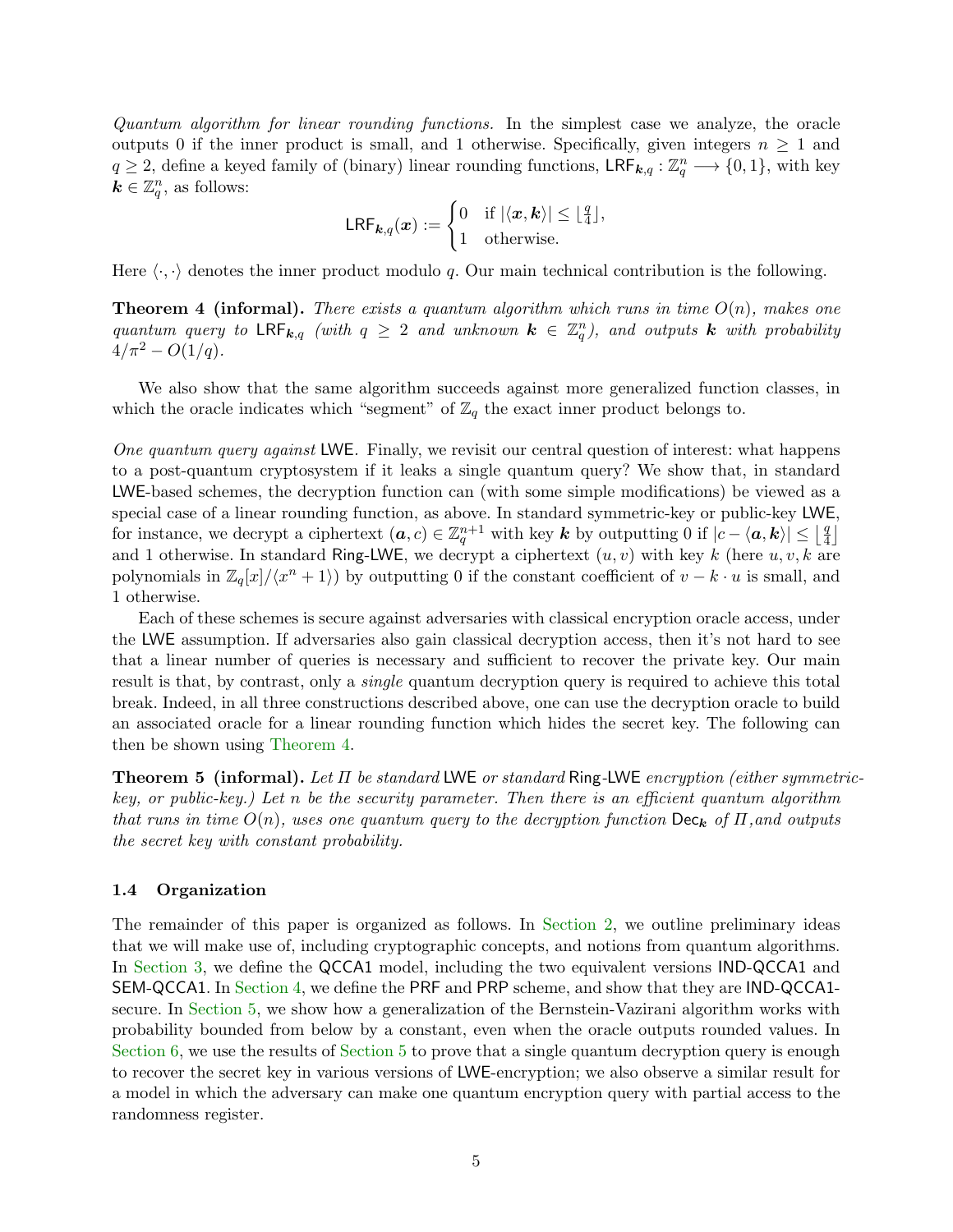## <span id="page-5-0"></span>2 Preliminaries

#### 2.1 Basic notation and conventions

Selecting an element x uniformly at random from a finite set X will be written as  $x \stackrel{\$}{\leftarrow} X$ . If we are generating a vector or matrix with entries in  $\mathbb{Z}_q$  by sampling each entry independently according to a distribution  $\chi$  on  $\mathbb{Z}_q$ , we will write, e.g.,  $v \stackrel{\chi}{\leftarrow} \mathbb{Z}_q^n$ . Given a matrix A,  $A^{\mathsf{T}}$  will denote the transpose of A. We will view elements  $v$  of  $\mathbb{Z}_q^n$  as column vectors; the notation  $v^{\mathsf{T}}$  then denotes the corresponding row vector. The notation negl(n) denotes some function of n which is smaller than every inverse-polynomial. We denote the concatenation of strings x and y by  $x||y$ . We abbreviate classical probabilistic polynomial-time algorithms as PPT algorithms. By quantum algorithm (or QPT) we mean a polynomial-time uniform family of quantum circuits, where each circuit in the family is described by a sequence of unitary gates and measurements. In general, such an algorithm may receive (mixed) quantum states as inputs and produce (mixed) quantum states as outputs. Sometimes we will restrict QPTs implicitly; for example, if we write  $Pr[\mathcal{A}(1^n) = 1]$  for a QPT  $\mathcal{A}$ , it is implicit that we are only considering those QPTs that output a single classical bit.

Every function  $f: \{0,1\}^m \to \{0,1\}^{\ell}$  determines a unitary operator  $U_f: |x\rangle|y\rangle \to |x\rangle|y \oplus f(x)\rangle$ on  $m + \ell$  qubits where  $x \in \{0,1\}^m$  and  $y \in \{0,1\}^{\ell}$ . In this work, when we say that a quantum algorithm A gets (adaptive) oracle access to f (written  $\mathcal{A}^f$ ), we mean that A can apply the oracle unitary  $U_f$ .

Recall that a symmetric-key encryption scheme is a triple of classical probabilistic algorithms (KeyGen, Enc, Dec) whose run-times are polynomial in some security parameter n. Such a scheme must satisfy the following property: when a key k is sampled by running KeyGen $(1^n)$ , then it holds that  $\textsf{Dec}_k(\textsf{Enc}_k(m)) = m$  for all m except with negligible probability in n. In this work, all encryption schemes will be fixed-length, i.e., the length of the message  $m$  will be a fixed (at most polynomial) function of n.

Since the security notions we study are unachievable in the information-theoretic setting, all adversaries will be modeled by QPTs. When security experiments require multiple rounds of interaction with the adversary, it is implicit that  $A$  is split into multiple QPTs (one for each round), and that these algorithms forward their internal (quantum) state to the next algorithm in the sequence.

#### 2.2 Quantum-secure pseudorandomness

Let  $f: \{0,1\}^n \times \{0,1\}^m \to \{0,1\}^{\ell}$  be an efficiently computable function, where  $n, m, \ell$  are integers and where f defines a family of functions  $\{f_k\}_{k\in\{0,1\}^n}$  with  $f_k(x) = f(k, x)$ . We say f is a quantumsecure pseudorandom function (or QPRF) if, for every QPT  $\mathcal{A}$ ,

$$
\left| \Pr_{k \stackrel{\$}{\leftarrow} \{0,1\}^n} \left[ \mathcal{A}^{f_k}(1^n) = 1 \right] - \Pr_{g \stackrel{\$}{\leftarrow} \mathcal{F}^\ell_m} \left[ \mathcal{A}^g(1^n) = 1 \right] \right| \leq \text{negl}(n). \tag{1}
$$

Here  $\mathcal{F}_m^{\ell}$  denotes the set of all functions from  $\{0,1\}^m$  to  $\{0,1\}^{\ell}$ . The standard method for constructing a pseudorandom function from a one-way function produces a QPRF, provided that the one-way function is quantum-secure [\[GL89;](#page-23-10) [GGM86;](#page-23-11) [Zha12\]](#page-24-7).

A quantum-secure pseudorandom permutation is a a bijective function family of quantum-secure pseudorandom functions. More specifically, consider a function  $P: \{0,1\}^n \times \{0,1\}^m \to \{0,1\}^m$ , where n and m are integers, such that each function  $P_k(x) = P(k, x)$  in the corresponding family  ${P_k}_{k\in\{0,1\}^n}$  is bijective. We say P is a quantum-secure pseudorandom permutation (or QPRP) if,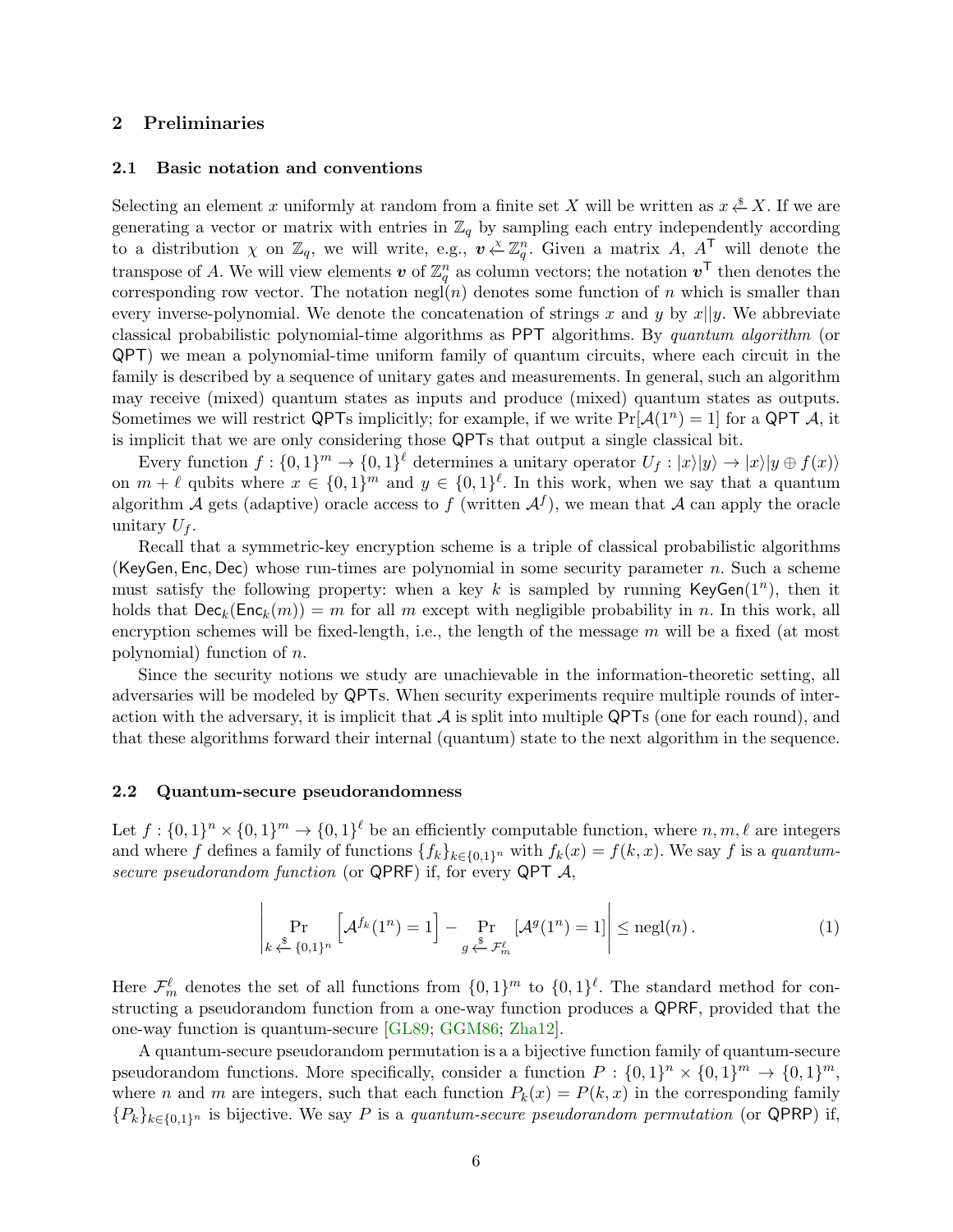for every  $\mathsf{QPT}\nightharpoondown \mathcal{A}$  with access to both the function and its inverse,

$$
\left| \Pr_{k \stackrel{\text{s}}{\leftarrow} \{0,1\}^n} \left[ \mathcal{A}^{P_k, P_k^{-1}}(1^n) = 1 \right] - \Pr_{\pi \stackrel{\text{s}}{\leftarrow} \mathcal{P}_m} \left[ \mathcal{A}^{\pi, \pi^{-1}}(1^n) = 1 \right] \right| \le \text{negl}(n), \tag{2}
$$

where  $P_m$  denotes the set of permutations over m-bit strings. One can construct QPRPs from quantum-secure one-way functions [\[Zha16\]](#page-24-8).

#### 2.3 Quantum random access codes

A quantum random access code (QRAC) is a two-party scheme for the following scenario involving two parties Alice and Bob [\[Nay99\]](#page-24-12):

- 1. Alice gets  $x \in \{0,1\}^N$  and encodes it as a d-dimensional quantum state  $\varrho_x$ .
- 2. Bob receives  $\varrho_x$  from Alice, and some index  $i \in \{1, \ldots, N\}$ , and is asked to recover the *i*-th bit of x, by performing some measurement on  $\varrho_x$ .
- 3. They win if Bob's output agrees with  $x_i$  and lose otherwise.

We can view a QRAC scheme as a pair of (not necessarily efficient) quantum algorithms: one for encoding, and another for decoding. We remark that the definition of a QRAC does not require a bound on the number of qubits; the interesting question is with what parameters a QRAC can actually exist.

A variation of the above scenario allows Alice and Bob to use shared randomness in their encoding and decoding operations [\[Amb+08\]](#page-22-1). Hence, Alice and Bob can pursue probabilistic strategies with access to the same random variable.

Define the average bias of a QRAC with shared randomness as  $\epsilon = p_{\text{win}} - 1/2$ , where  $p_{\text{win}}$  is the winning probability averaged over  $x \stackrel{\$}{\leftarrow} \{0,1\}^N$  and  $i \stackrel{\$}{\leftarrow} \{1, \ldots, N\}$ .

#### 2.4 Quantum Fourier transform

For any positive integer q, the quantum Fourier transform over  $\mathbb{Z}_q$  is defined by the operation

$$
\mathsf{QFT}_{\mathbb{Z}_q}|x\rangle=\frac{1}{\sqrt{q}}\sum_{y\in\mathbb{Z}_q}\omega_q^{x\cdot y}|y\rangle,
$$

where  $\omega_q = e^{\frac{2\pi i}{q}}$ . Due to early work by Kitaev [\[Kit95\]](#page-23-12), this variant of the Fourier transform can be implemented using quantum phase estimation in complexity polynomial in  $\log q$ . An improved approximate implementation of this operation is due to Hales and Hallgren [\[HH00\]](#page-23-13).

### <span id="page-6-0"></span>3 The QCCA1 security model

#### 3.1 Quantum oracles

In our setting, adversaries will (at various times) have quantum oracle access to the classical functions  $\mathsf{Enc}_k$  and  $\mathsf{Dec}_k$ . The case of the deterministic decryption function  $\mathsf{Dec}_k$  is simple: the adversary gets access to the unitary operator  $U_{\text{Dec}_k}: |c\rangle|m\rangle \mapsto |c\rangle|m \oplus \text{Dec}_k(c)\rangle$ . For encryption, to satisfy IND-CPA security,  $Enc_k$  must be probabilistic and thus does not correspond to any single unitary operator. Instead, each encryption oracle call of the adversary will be answered by applying a unitary sampled uniformly from the family  $\{U_{\mathsf{Enc}_k,r}\}_r$  where

$$
U_{\mathsf{Enc}_k,r}:|m\rangle|c\rangle\mapsto |m\rangle|c\oplus\mathsf{Enc}_k(m;r)\rangle
$$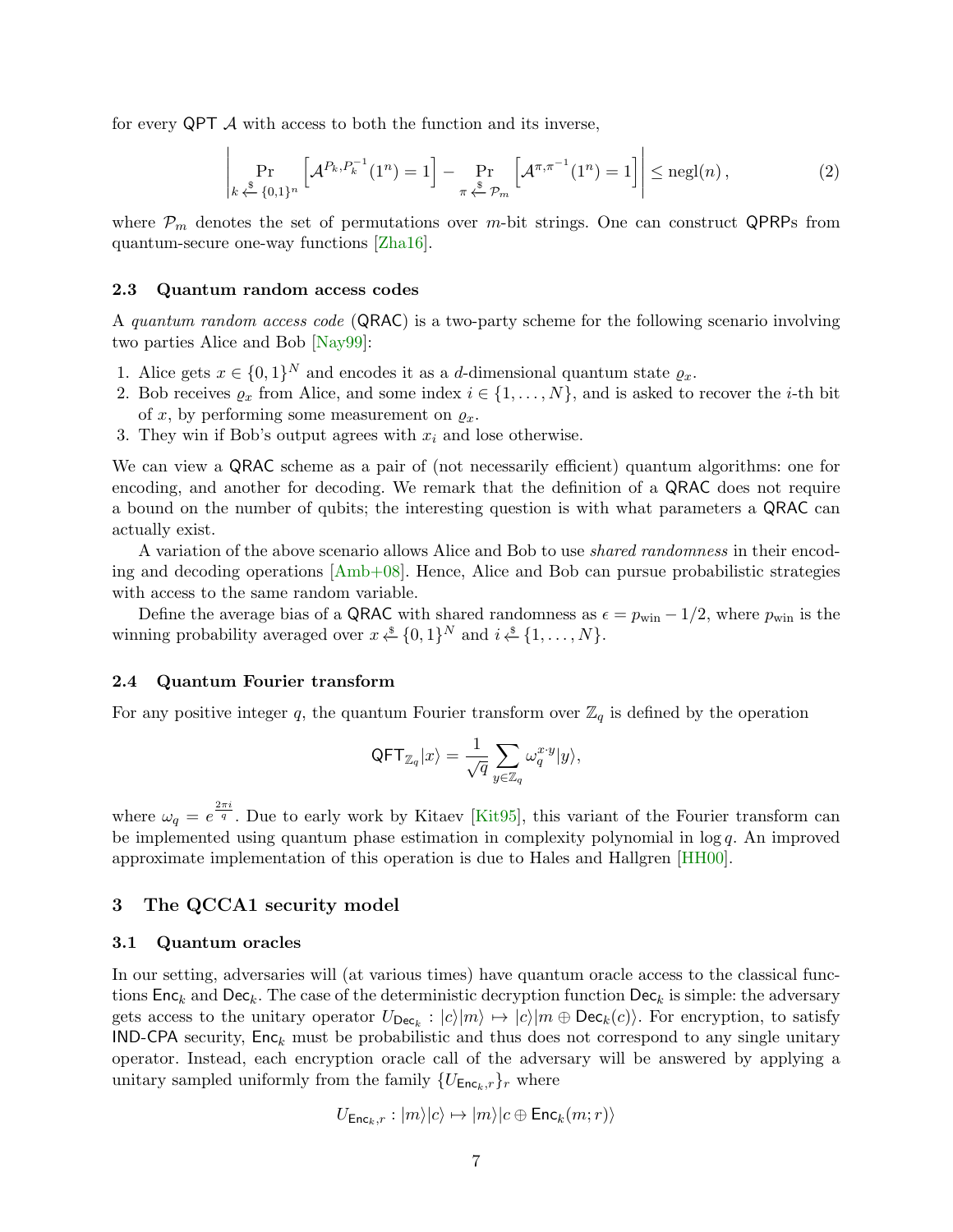and r varies over all the possible values of the randomness register of  $Enc_k$ . Note that, since  $Enc_k$ and  $\textsf{Dec}_k$  are required to be probabilistic polynomial-time algorithms provided by the underlying classical symmetric-key encryption scheme, both  $U_{\text{Enc}_k,r}$  and  $U_{\text{Dec}_k}$  correspond to efficient and reversible quantum operations. For the sake of brevity, we adopt the convenient notation  $Enc_k$  and  $Dec_k$  to refer to the above quantum oracles for encryption and decryption respectively.

#### 3.2 Ciphertext indistinguishability

We now define indistinguishability of encryptions (for classical, symmetric-key schemes) against non-adaptive quantum chosen-ciphertext attacks.

**Definition 3** (IND-QCCA1). Let  $\Pi$  = (KeyGen, Enc, Dec) be an encryption scheme, A a QPT, and n the security parameter. Define  $IndGame(\Pi, \mathcal{A}, n)$  as follows.

- 1. Setup: A key  $k \leftarrow \text{KeyGen}(1^n)$  and a bit  $b \stackrel{\$}{\leftarrow} \{0,1\}$  are generated;
- 2. Pre-challenge: A gets access to oracles  $\mathsf{Enc}_k$  and  $\mathsf{Dec}_k$ , and outputs  $(m_0, m_1)$ ;
- 3. Challenge: A gets  $Enc_k(m_b)$  and access to  $Enc_k$  only, and outputs a bit b';
- 4. Resolution: A wins if  $b = b'$ .

Then Π has indistinguishable encryptions under non-adaptive quantum chosen ciphertext attack (or is IND-QCCA1) if, for every QPT  $\mathcal{A}$ ,

<span id="page-7-1"></span> $Pr[\mathcal{A} \text{ wins } \text{IndGame}(H, \mathcal{A}, n)] \leq 1/2 + \text{negl}(n)$ .

By inspection, one immediately sees that our definition lies between the established notions of IND-QCPA and IND-QCCA2 [\[BJ15;](#page-23-6) [GHS16;](#page-23-2) [BZ13b\]](#page-23-4). It will later be convenient to work with a variant of the game IndGame, which we now define.

<span id="page-7-0"></span> ${\bf Definition \ 4 \ \ (IndGame').}$   $We \ define \ the \ experiment \ IndGame'(II,\mathcal{A},n) \ just \ as \ IndGame(II,\mathcal{A},n),$ except that in the pre-challenge phase  $A$  only outputs a single message  $m$ , and in the challenge phase A receives  $Enc_k(m)$  if  $b = 0$ , and  $Enc_k(x)$  for a uniformly random message x if  $b = 1$ .

Working with IndGame' rather than IndGame does not change security. Specifically (as we show in [Appendix](#page-25-0) [A\)](#page-25-0),  $\Pi$  is IND-QCCA1 if and only if, for every QPT  $\mathcal{A}$ , Pr[ $\mathcal{A}$  wins IndGame' $(\Pi, \mathcal{A}, n)] \leq$  $1/2 + \operatorname{negl}(n)$ .

#### 3.3 Semantic security

In semantic security, rather than choosing a pair of challenge plaintexts, the adversary chooses a *challenge template*: a triple of circuits  $(Samp, h, f)$ , where Samp outputs plaintexts from some distribution  $\mathcal{D}_{\mathsf{Samp}}$ , and h and f are functions with domain the support of  $\mathcal{D}_{\mathsf{Samp}}$ . The intuition is that Samp is a distribution of plaintexts m for which the adversary, if given information  $h(m)$ about m together with an encryption of m, can produce some new information  $f(m)$ .

**Definition 5 (SEM-QCCA1).** Let  $\Pi$  = (KeyGen, Enc. Dec) be an encryption scheme, and consider the experiment SemGame(b) (with parameter  $b \in \{real, \text{sim}\}\}\$  with a QPT A, defined as follows.

- 1. Setup: A key  $k \leftarrow \text{KeyGen}(1^n)$  is generated;
- 2. Pre-challenge: A gets access to oracles  $Enc_k$  and  $Dec_k$ , and outputs a challenge template (Samp, h, f);
- 3. Challenge: A plaintext m  $\stackrel{*}{\leftarrow}$  Samp is generated; A receives  $h(m)$  and gets access to an oracle for Enc<sub>k</sub> only; if  $b =$  real, A also receives  $Enc_k(m)$ ; A outputs a string s;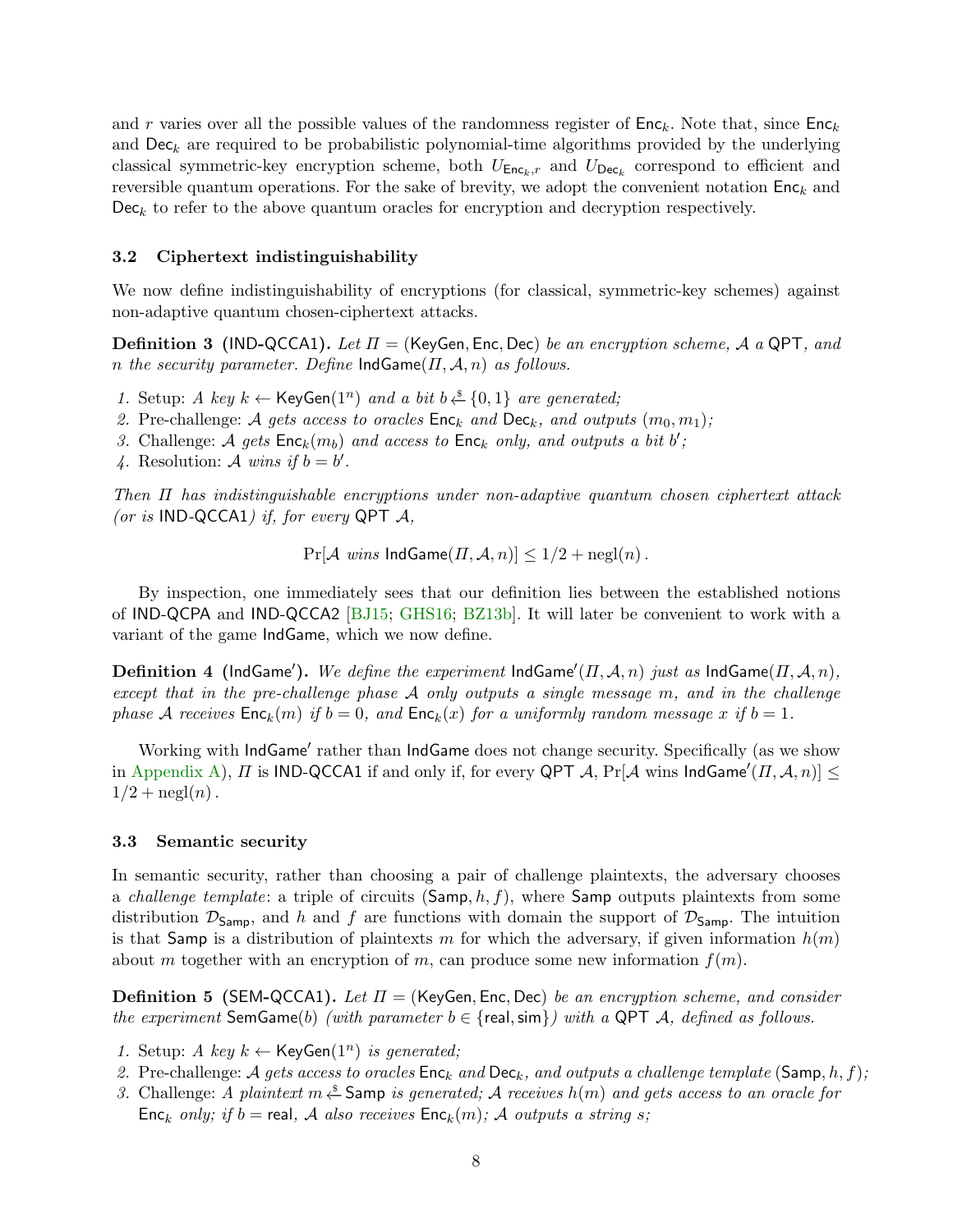4. Resolution: A wins if  $s = f(m)$ .

Π has semantic security under non-adaptive quantum chosen ciphertext attack (or is SEM-QCCA1) if, for every QPT A, there exists a QPT S such that the challenge templates output by A and S are identically distributed, and

 $\big|\Pr[\mathcal{A}] \text{ wins}$  SemGame(real)]  $-\Pr[\mathcal{S}] \text{ wins}$  SemGame(sim)] $\big|\leq \mathrm{negl}(n)$ .

Our definition is a straightforward modification of SEM-QCPA [\[GHS16;](#page-23-2) [BZ13b\]](#page-23-4); the modification is to give A and S oracle access to  $\text{Dec}_k$  in the pre-challenge phase.

**Theorem 6.** Let  $\Pi$  = (KeyGen, Enc, Dec) be a symmetric-key encryption scheme. Then,  $\Pi$  is IND-QCCA1-secure if and only if  $\Pi$  is SEM-QCCA1-secure.

The classical proof of the above (see, e.g., [\[Gol09\]](#page-23-14)) carries over directly to the quantum case. This was already observed for the case of QCPA by [\[GHS16\]](#page-23-2), and extends straightforwardly to the case where both the adversary and the simulator gain oracle access to  $\mathsf{Dec}_k$  in the pre-challenge phase.<sup>[6](#page-8-1)</sup>

## <span id="page-8-0"></span>4 Secure Constructions

#### 4.1 PRF scheme

Let us first recall the standard symmetric-key encryption based on pseudorandom functions.

**Construction 1** (PRF scheme) Let n be the security parameter and let  $f: \{0,1\}^n \times \{0,1\}^n \longrightarrow$  $\{0,1\}^n$  be an efficient family of functions  $\{f_k\}_k$ . Then, the symmetric-key encryption scheme  $PRFscheme[f] = (KeyGen, Enc, Dec)$  is defined as follows:

- 1. KeyGen: output  $k \stackrel{\$}{\leftarrow} \{0,1\}^n$ ;
- 2. Enc: to encrypt  $m \in \{0,1\}^n$ , choose  $r \stackrel{s}{\leftarrow} \{0,1\}^n$  and output  $(r, f_k(r) \oplus m)$ ;
- 3. Dec: to decrypt  $(r, c) \in \{0, 1\}^n \times \{0, 1\}^n$ , output  $c \oplus f_k(r)$ ;

For simplicity, we chose a particularly simple set of parameters for the PRF, so that key length, input size, and output size are all equal to the security parameter. It is straightforward to check that the definition (and our results below) are valid for arbitrary polynomial-size parameter choices.

We show that the above scheme satisfies QCCA1, provided that the underlying PRF is secure against quantum queries.

Theorem 7. If f is a QPRF, then PRFscheme[f] is IND-QCCA1-secure.

*Proof.* Fix a QPT adversary A against  $\Pi := \mathsf{PRFscheme}[f] = (\mathsf{KeyGen}, \mathsf{Enc}, \mathsf{Dec})$  and let n denote the security parameter. It will be convenient to split  $A$  into the pre-challenge algorithm  $A_1$  and the challenge algorithm  $\mathcal{A}_2$ .

We will work with the single-message variant of IndGame, IndGame', described below as GAME 0. In [Appendix](#page-25-0) [A,](#page-25-0) we show that  $\Pi$  is IND-QCCA1 if and only if no QPT adversary can win IndGame' with non-negligible bias. We first show that a version of  $IndGame'$  where we replace f with a random function, called GAME 1 below, is indistinguishable from  $IndGame'$ , so that the winning probabilities cannot differ by a non-negligible amount. We then prove that no adversary can win Game 1 with non-negligible bias by showing how any adversary for Game 1 can be used to make a quantum random access code with the same bias.

<span id="page-8-1"></span><sup>&</sup>lt;sup>6</sup> In fact, the proof works even if  $\mathsf{Dec}_k$  access is maintained during the challenge, so the result is really that IND-QCCA2 is equivalent to SEM-QCCA2.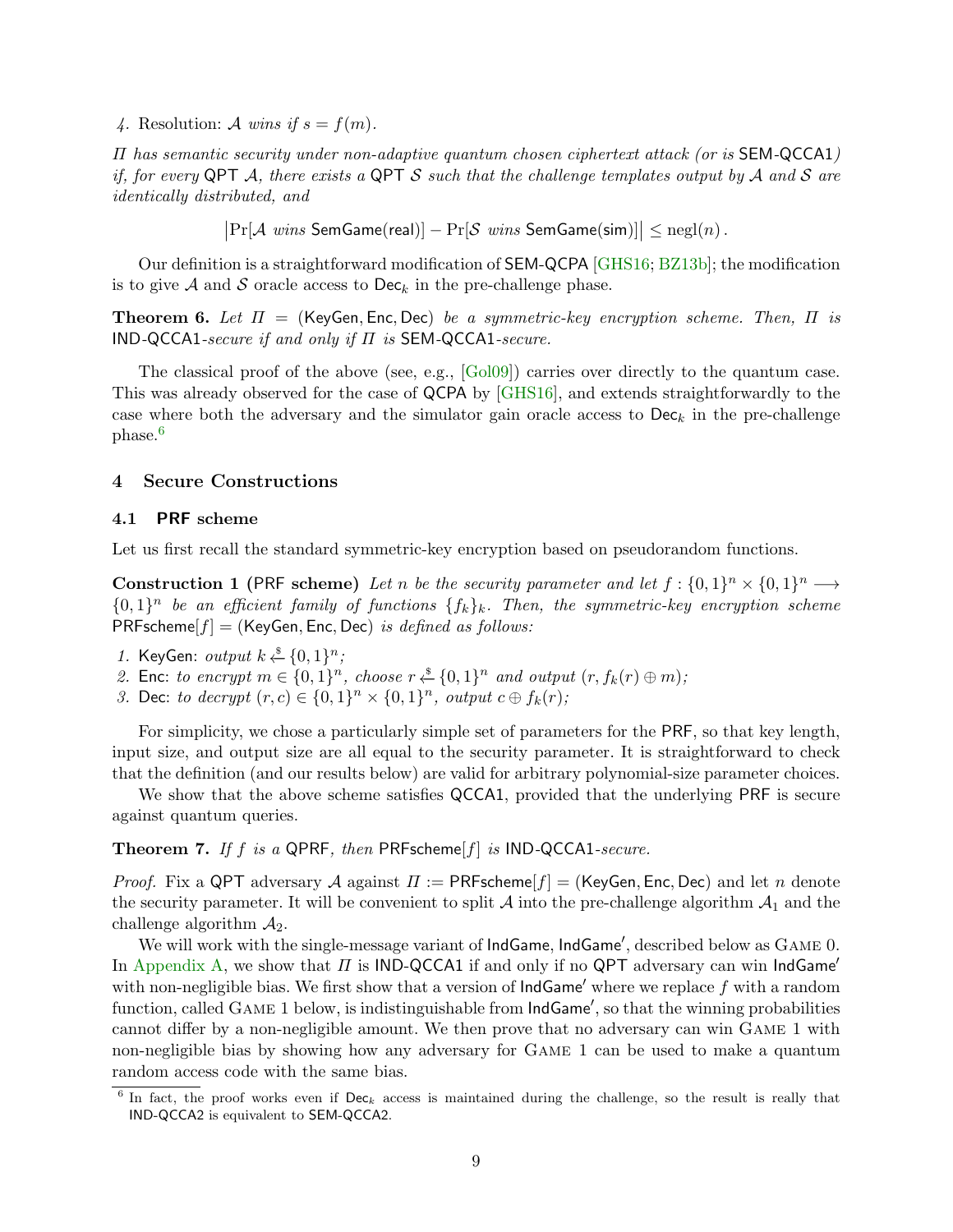

<span id="page-9-0"></span>Fig. 1. IndGame' from [Definition](#page-7-0) [4.](#page-7-0)

**Game 0:** This is the game  $IndGame'(II, \mathcal{A}, n)$ , which we briefly review for convenience (see also [Figure](#page-9-0) [1\)](#page-9-0). In the pre-challenge phase,  $A_1$  gets access to oracles  $Enc_k$  and  $Dec_k$ , and outputs a message  $m^*$  while keeping a private state  $|\psi\rangle$  for the challenge phase. In the challenge phase, a random bit  $b \stackrel{\$}{\leftarrow} \{0,1\}$  is sampled, and  $\mathcal{A}_2$  is run on input  $|\psi\rangle$  and a challenge ciphertext

$$
c^*:=\varPhi_b(m^*):=\begin{cases} \mathsf{Enc}_k(m^*) & \text{if } b=0,\\ \mathsf{Enc}_k(x) & \text{if } b=1. \end{cases}
$$

Here  $\mathsf{Enc}_k(x) := (r^*, f_k(r^*) \oplus x)$  where  $r^*$  and x are sampled uniformly at random. In the challenge phase,  $A_2$  only has access to  $\mathsf{Enc}_k$  and must output a bit b'. A wins if  $\delta_{bb'} = 1$ , so we call  $\delta_{bb'}$  the outcome of the game.

**Game 1:** This is the same game as GAME 0, except we replace  $f_k$  with a uniformly random function  $F: \{0,1\}^n \to \{0,1\}^n$ .

First, we show that for any adversary A, the outcome when A plays GAME 0 is at most negligibly different from the outcome when A plays Game 1. We do this by constructing a quantum oracle distinguisher D that distinguishes between the QPRF  $\{f_k\}_k$  and a true random function, with distinguishing advantage

$$
\big|\Pr[1 \leftarrow \mathrm{Game}\ 0] - \Pr[1 \leftarrow \mathrm{Game}\ 1]\big|,
$$

which must then be negligible since f is a QPRF. The distinguisher  $\mathcal D$  gets quantum oracle access to a function g, which is either  $f_k$ , for a random k, or a random function, and proceeds by simulating  $\mathcal A$  playing IndGame' as follows:

1. Run  $A_1$ , answering encryption queries using classical calls to g in place of  $f_k$ , and answering decryption queries using quantum oracle calls to g:

$$
|r\rangle|c\rangle|m\rangle \mapsto |r\rangle|c\rangle|m \oplus c\rangle \mapsto |r\rangle|c\rangle|m \oplus c \oplus g(r)\rangle ;
$$

- 2. Simulate the challenge phase by sampling  $b \stackrel{s}{\leftarrow} \{0,1\}$  and encrypting the challenge using g in place of  $f_k$ ; run  $\mathcal{A}_2$  and simulate encryption queries as before;
- 3. When  $A_2$  outputs b', output  $\delta_{bb'}$ .

It remains to show that no QPT adversary can win Game 1 with non-negligible probability. To do this, we design a quantum random access code from any adversary, and use the lower bound on the bias given in [Lemma](#page-3-2) [1.](#page-3-2)

Intuition. We first give some intuition. In an encryption query, the adversary, either  $\mathcal{A}_1$  or  $\mathcal{A}_2$ , queries a message, or a superposition of messages  $\sum_m |m\rangle$ , and gets back  $\sum_m |m\rangle |r, m \oplus F(r)\rangle$  for a random r, from which he can easily get a sample  $(r, F(r))$ . Thus, in essence, an encryption query is just classically sampling a random point of F.

In a decryption query, which is only available to  $A_1$ , the adversary sends a ciphertext, or a superposition of ciphertexts,  $\sum_{r,c} |r, c\rangle$  and gets back  $\sum_{r,c} |r, c\rangle |c \oplus F(r)\rangle$ , from which he can learn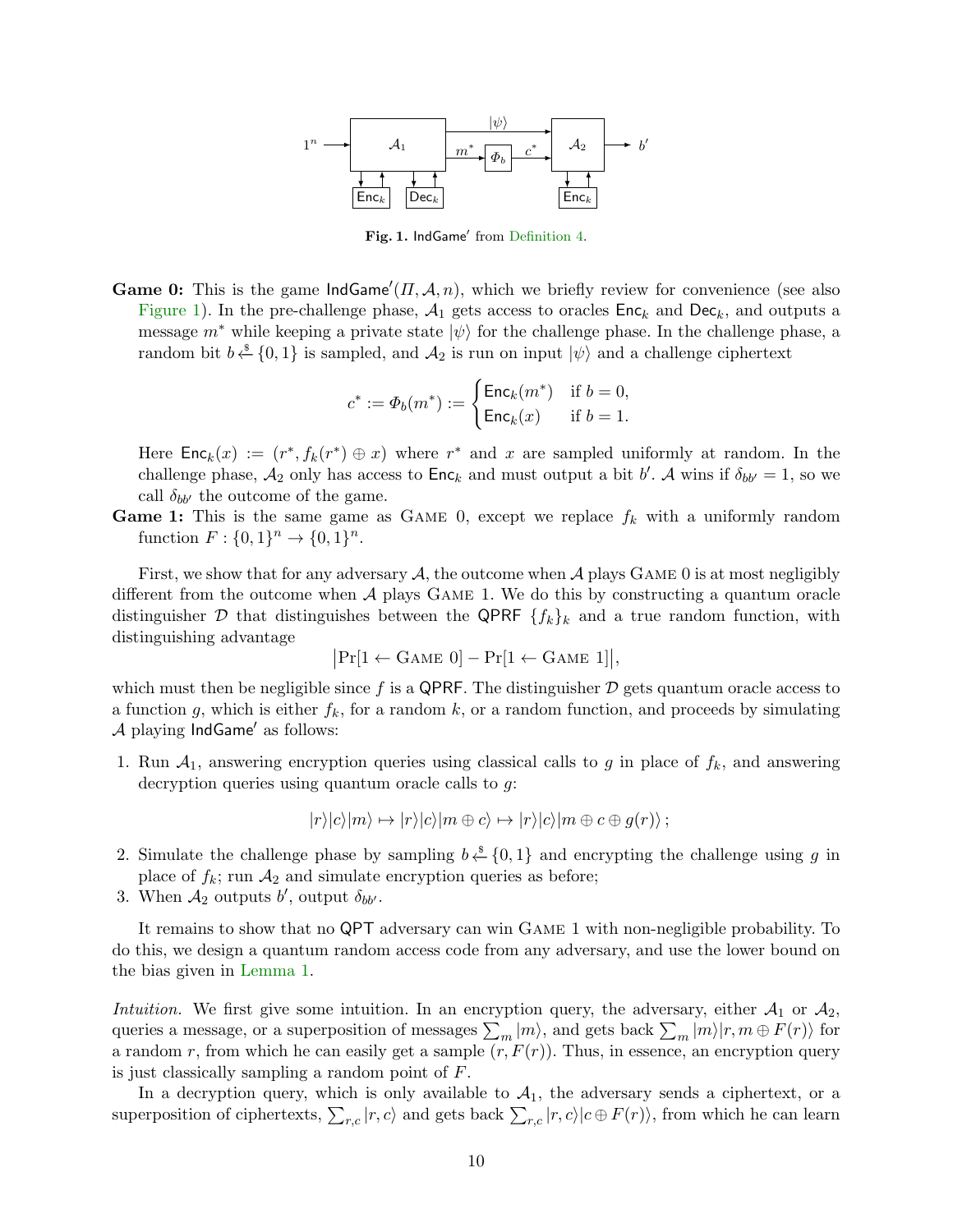$\sum_{r} |r, F(r) \rangle$ . Thus, a decryption query allows  $\mathcal{A}_1$  to query F, in superposition. Later in the challenge phase,  $\mathcal{A}_2$  gets an encryption  $(r^*, m \oplus F(r^*))$  and must decide if  $m = m^*$ . Since  $\mathcal{A}_2$  no longer has access to the decryption oracle, which allows him to query  $F$ , there seem to be two possible ways  $\mathcal{A}_2$  could learn  $F(r^*)$ :

- 1.  $A_2$  gets lucky in one of his at most poly $(n)$  many queries to Enc<sub>k</sub> and happens to sample  $(r^*, F(r^*));$
- 2. Or, the adversary is somehow able to use what he learned while he had access to  $\mathsf{Dec}_k$ , and thus F, to learn  $F(r^*)$ , meaning that the poly $(n)$ -sized quantum memory  $\mathcal{A}_1$  sends to  $\mathcal{A}_2$ , that can depend on queries to F, but which cannot depend on  $r^*$ , allows  $\mathcal{A}_2$  to learn  $F(r^*)$ .

The first possibility is exponentially unlikely, since there are  $2<sup>n</sup>$  possibilities for  $r^*$ . As we will see shortly, the second possibility would imply a very strong quantum random access code. It would essentially allow  $A_1$  to interact with F, which contains  $2^n$  values, and make a state, which must necessarily be of polynomial size, such that  $A_2$  can use that state to recover  $F(r^*)$  for any of the  $2<sup>n</sup>$  possible values of  $r^*$ , with high probability. We now formalize this intuition. To clarify notation, we will use boldface to denote the shared randomness bitstrings.



<span id="page-10-0"></span>Fig. 2. Quantum random access code construction for the PRF scheme.

Construction of a quantum random access code. Let  $A$  be a QPT adversary with winning probability p. Let  $\ell = \text{poly}(n)$  be an upper bound on the number of queries made by  $\mathcal{A}_2$ . Recall that a random access code consists of an encoding procedure that takes (in this case)  $2^n$  bits  $b_1, \ldots, b_{2^n}$ , and outputs a state  $\varrho$  of dimension (in this case)  $2^{poly(n)}$ , such that a decoding procedure, given  $\varrho$  and an index  $j \in \{1, \ldots, 2^n\}$  outputs  $b_j$  with some success probability. We define a quantum random access code as follows (see also [Figure](#page-10-0) [2\)](#page-10-0).

**Encoding.** Let  $b_1, \ldots, b_{2^n} \in \{0,1\}$  be the string to be encoded. Let  $s, y_1, \ldots, y_{2^n} \in \{0,1\}^n$  be given by the first  $n(1+2^n)$  bits of the shared randomness, and let  $r_1, \ldots, r_\ell \in \{0, 1\}^n$  be the next  $\ell n$  bits. Define a function  $\tilde{f} : \{0,1\}^n \to \{0,1\}^n$  as follows. For  $r \in \{0,1\}^n$ , we will slightly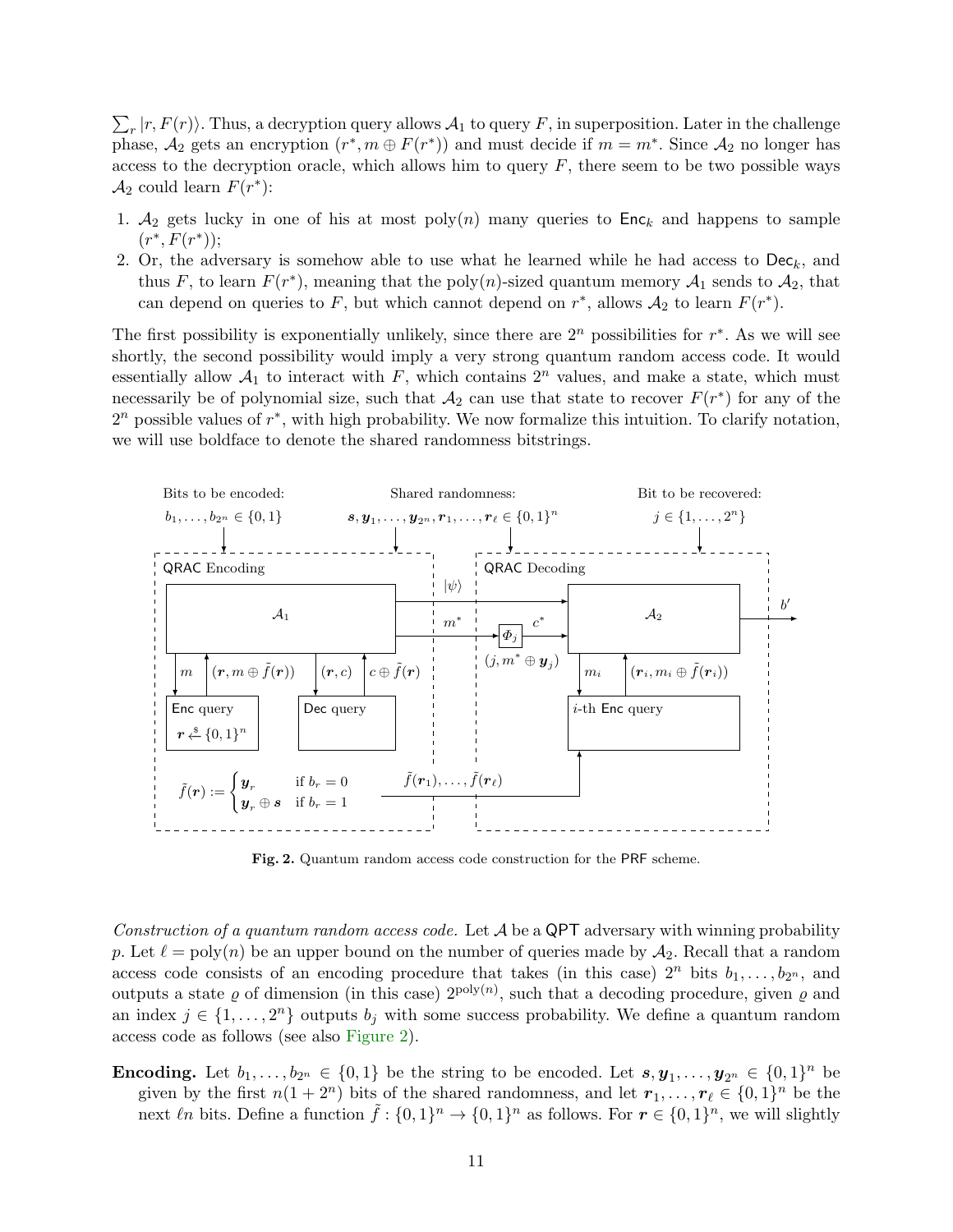abuse notation by letting  $r$  denote the corresponding integer value between 1 and  $2^n$ . Define  $\tilde{f}(r) = y_r \oplus b_r s$ . Run  $\mathcal{A}_1$ , answering encryption and decryption queries using  $\tilde{f}$  in place of F. Let  $m^*$  and  $|\psi\rangle$  be the outputs of  $\mathcal{A}_1$  (see [Figure](#page-9-0) [1\)](#page-9-0). Output  $\varrho = (|\psi\rangle, m^*, \tilde{f}(r_1), \ldots, \tilde{f}(r_\ell)).$ 

**Decoding.** Let  $j \in \{1, ..., 2^n\}$  be the index of the bit to be decoded (so given  $\varrho$  as above, the goal is to recover  $b_j$ ). Decoding will make use of the values  $s, y_1, \ldots, y_{2^n}, r_1, \ldots, r_\ell$  given by the shared randomness. Upon receiving a query  $j \in \{1, \ldots, 2<sup>n</sup>\}$ , run  $\mathcal{A}_2$  with inputs  $|\psi\rangle$  and  $(j, m^* \oplus y_j)$ . On  $\mathcal{A}_2$ 's *i*-th encryption oracle call, use randomness  $r_i$ , so that if the input to the oracle is  $|m,c\rangle$ , the state returned is  $|m,c\oplus(\bm{r}_i,m\oplus\tilde{f}(\bm{r}_i))\rangle$  (note that  $\tilde{f}(\bm{r}_i)$  is given as part of  $\varrho$ ). Return the bit b' output by  $\mathcal{A}_2$ .

Average bias of the code. We claim that the average probability of decoding correctly, taken over all choices of  $b_1, \ldots, b_{2^n} \in \{0, 1\}$  and  $j \in \{1, \ldots, 2^n\}$ , is exactly p, the success probability of A. To see this, first note that from  $\mathcal{A}$ 's perspective, this is exactly GAME 1: the function f is a uniformly random function, and the queries are responded to just as in Game 1. Further, note that if  $b_j = 0$ , then  $m^* \oplus y_j = m^* \oplus f(j)$ , so the correct guess for  $\mathcal{A}_2$  would be 0, and if  $b_j = 1$ , then  $m^* \oplus y_j = m^* \oplus \tilde{f}(j) \oplus s = x \oplus \tilde{f}(j)$  for the uniformly random string  $x = m^* \oplus s$ , so the correct guess for  $\mathcal{A}_2$  would be 1.

Therefore, the average bias of the code is  $p - 1/2$ . We also observe that  $\varrho$  has dimension at most  $2^{\text{poly}(n)}$ , since  $|\psi\rangle$  must be a poly $(n)$ -qubit state  $(\mathcal{A}_1$  only runs for poly $(n)$  time), and  $\ell$ , the number of queries made by  $\mathcal{A}_2$  must be poly $(n)$ , since  $\mathcal{A}_2$  only runs for poly $(n)$  time. As this code encodes  $2^n$  bits into a state of dimension  $2^{poly(n)}$ , by [Lemma](#page-3-2) [1](#page-3-2) (proven in [Appendix](#page-24-13) [A\)](#page-24-13), the bias is  $O(2^{-n/2} \text{poly}(n)) = \text{negl}(n)$ , so  $p \le \frac{1}{2} + \text{negl}(n)$ .

## 4.2 PRP scheme

We now prove the **IND-QCCA1** security of a standard encryption scheme based on pseudorandom permutations.

**Construction 2** (PRP scheme) Let n be the security parameter and let  $P: \{0,1\}^n \times \{0,1\}^{2n} \longrightarrow$  $\{0,1\}^{2n}$  be an efficient family of permutations  $\{P_k\}_k$ . Then, the symmetric-key encryption scheme  $PRPscheme[f] = (KeyGen, Enc, Dec)$  is defined as follows:

- 1. KeyGen: output  $k \stackrel{\$}{\leftarrow} \{0,1\}^n$ ;
- 2. Enc: to encrypt  $m \in \{0,1\}^n$ , choose  $r \stackrel{\$}{\leftarrow} \{0,1\}^n$  and output  $P_k(m||r)$ ;
- 3. Dec: to decrypt  $c \in \{0,1\}^{2n}$ , output the first n bits of  $P_k^{-1}$  $k^{-1}(c)$ .

As before, we chose a simple set of parameters; in general, the randomness length, plaintext length, and security parameter can be related by arbitrary polynomials.

**Theorem 8.** If P is a QPRP, then PRPscheme $[P]$  is IND-QCCA1-secure.

*Proof.* We follow a similar proof strategy as with the PRF scheme. Fix a QPT adversary  $A$  against  $\Pi := \mathsf{PRPscheme}[P] = (\mathsf{KeyGen}, \mathsf{Enc}, \mathsf{Dec})$  and let n denote the security parameter. We have that  $\Pi$ is IND-QCCA1 if and only if no QPT adversary can win IndGame' with non-negligible bias. First, we show that a version of  $IndGame'$  where we replace P with a random permutation, described below as  $G$ AME 1, is indistinguishable from  $IndGame'$ , so that the winning probabilities cannot differ by a non-negligible amount. We then prove that no adversary can win Game 1 with non-negligible bias, by showing how any adversary for Game 1 can be used to make a quantum random access code with the same bias.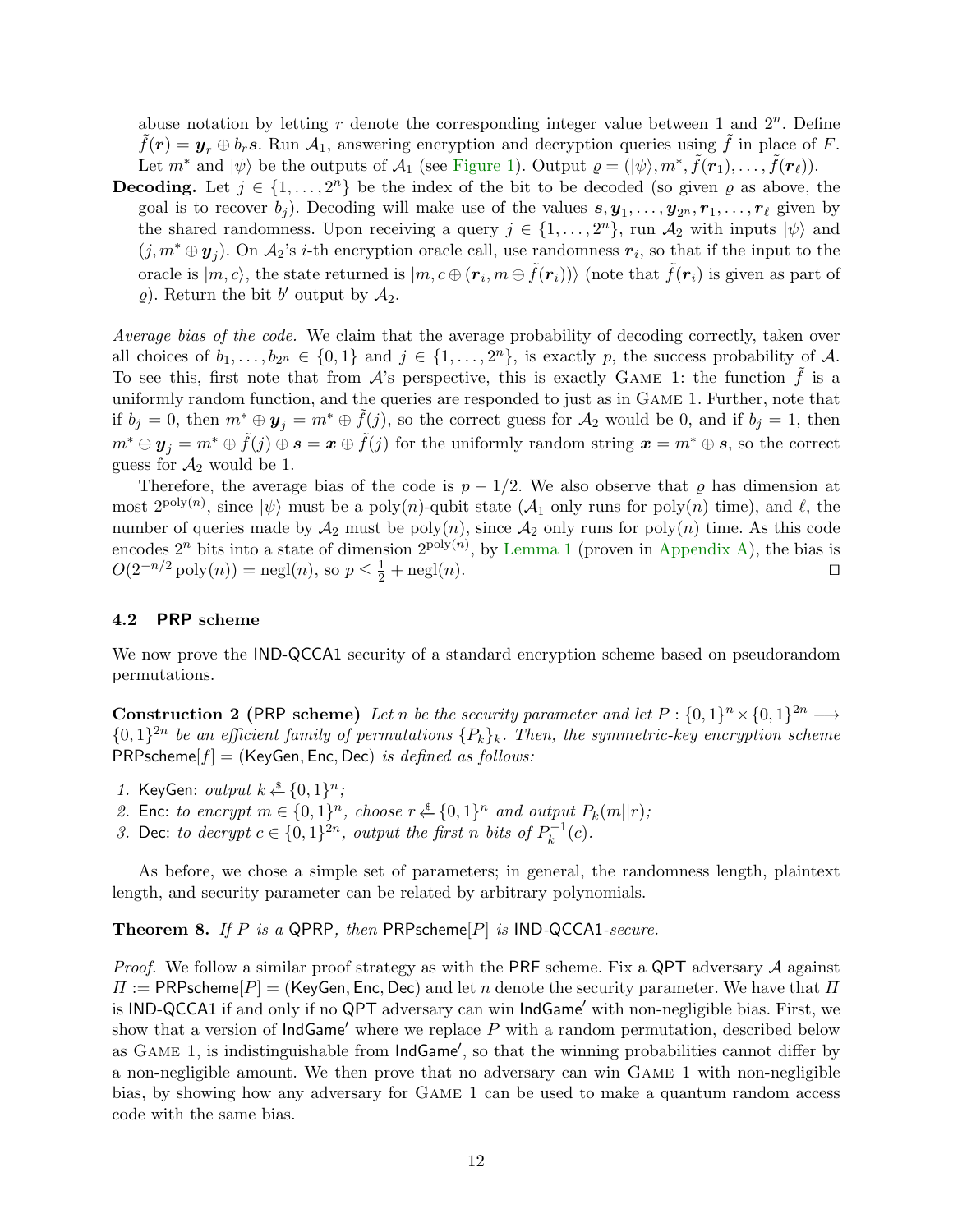**Game 0:** In the pre-challenge phase,  $A_1$  gets access to oracles  $Enc_k$  and  $Dec_k$ . In the challenge phase,  $\mathcal{A}_1$  outputs m and its private data  $|\psi\rangle$ ; a random bit  $b \stackrel{s}{\leftarrow} \{0,1\}$  is sampled, and  $\mathcal{A}_2$  is run on input  $|\psi\rangle$  and a challenge ciphertext

$$
c^* := \begin{cases} \mathsf{Enc}_k(m^*) = P_k(m^* || r^*) & \text{if } b = 0, \\ \mathsf{Enc}_k(x) = P_k(x || r^*) & \text{if } b = 1, \end{cases}
$$

where  $r^* \stackrel{\$}{\leftarrow} \{0,1\}^n$  and x is sampled uniformly at random. In the challenge phase,  $\mathcal{A}_2$  has oracle access to  $Enc_k$  only and outputs a bit b'. The outcome of the game is simply the bit  $\delta_{bb'}$ .

**Game 1:** This is the same game as GAME 0, except we now replace  $P_k$  with a perfectly random permutation  $\pi: \{0,1\}^{2n} \to \{0,1\}^{2n}$ .

We show that for any adversary  $A$ , the outcome when  $A$  plays GAME 0 is at most negligibly different from the outcome when A plays GAME 1. We construct a quantum oracle distinguisher  $D$ that distinguishes between  $P_k$  and a perfectly random permutation, with distinguishing advantage

$$
|\Pr[1 \leftarrow \text{GAME 0}] - \Pr[1 \leftarrow \text{GAME 1}]|,
$$

which must then be negligible since  $P_k$  is a QPRP. Here, the distinguisher  $\mathcal D$  receives quantum oracle access to a function  $\varphi$ , which is either  $P_k$  for a random k, or a random permutation  $\pi$ , and proceeds by simulating  $A$  playing  $IndGame'$  as follows:

1. Run  $A_1$ , answering encryption queries using oracle calls to  $\varphi$  in place of  $P_k$ , where for a given input and via randomness  $r$ ,

$$
\mathsf{Enc}: |m\rangle|c\rangle \mapsto |m\rangle|c \oplus \varphi(m||r)\rangle.
$$

Answer decryption queries using quantum oracle calls to  $\tilde{\varphi}^{-1}$ , a function that first computes  $\varphi^{-1}$  but then (analogous to the PRP construction) discards the last n bits of the pre-image corresponding to the randomness, i.e.

$$
\text{Dec}: |c\rangle |m\rangle \mapsto |c\rangle |m \oplus \tilde{\varphi}^{-1}(c)\rangle.
$$

- 2. Simulate the challenge phase by sampling  $b \stackrel{\hspace{0.1em}\mathsf{\scriptscriptstyle\$}}{\leftarrow} \{0,1\}$  and encrypting using a randomness  $r^*$ together with a classical call to  $\varphi$  in place of  $P_k$ ; run  $\mathcal{A}_2$  and simulate encryption queries as before.
- 3. When  $A_2$  outputs b', output  $\delta_{bb'}$ .

It remains to show that no QPT adversary can win Game 1 with non-negligible probability. To do this, we will again design a random access code from any adversary's strategy with success probability p, and use the lower bound on the bias given in [Lemma](#page-3-2) [1.](#page-3-2) We will then construct a QRAC with bias negl(*n*) from this adversary, and hence conclude that  $p \leq \frac{1}{2} + \text{negl}(n)$ .

Construction of a quantum random access code. Let  $A$  be a QPT adversary with winning probability p and let  $\ell = \text{poly}(n)$  be an upper bound on the number of queries made by  $\mathcal{A}_2$ . When constructing a QRAC for the PRP scheme, we shall also assume for simplicity that both the encoder and decoder share a random permutation (as part of the shared randomness). According to the well known coupon collector's problem, it is sufficient for the encoder and decoder to share around  $N \ln(N)$ random strings on average, where N denotes the number of distinct random strings required to make up the desired permutation. We define a quantum random access code as follows (see also [Figure](#page-13-0) [3\)](#page-13-0).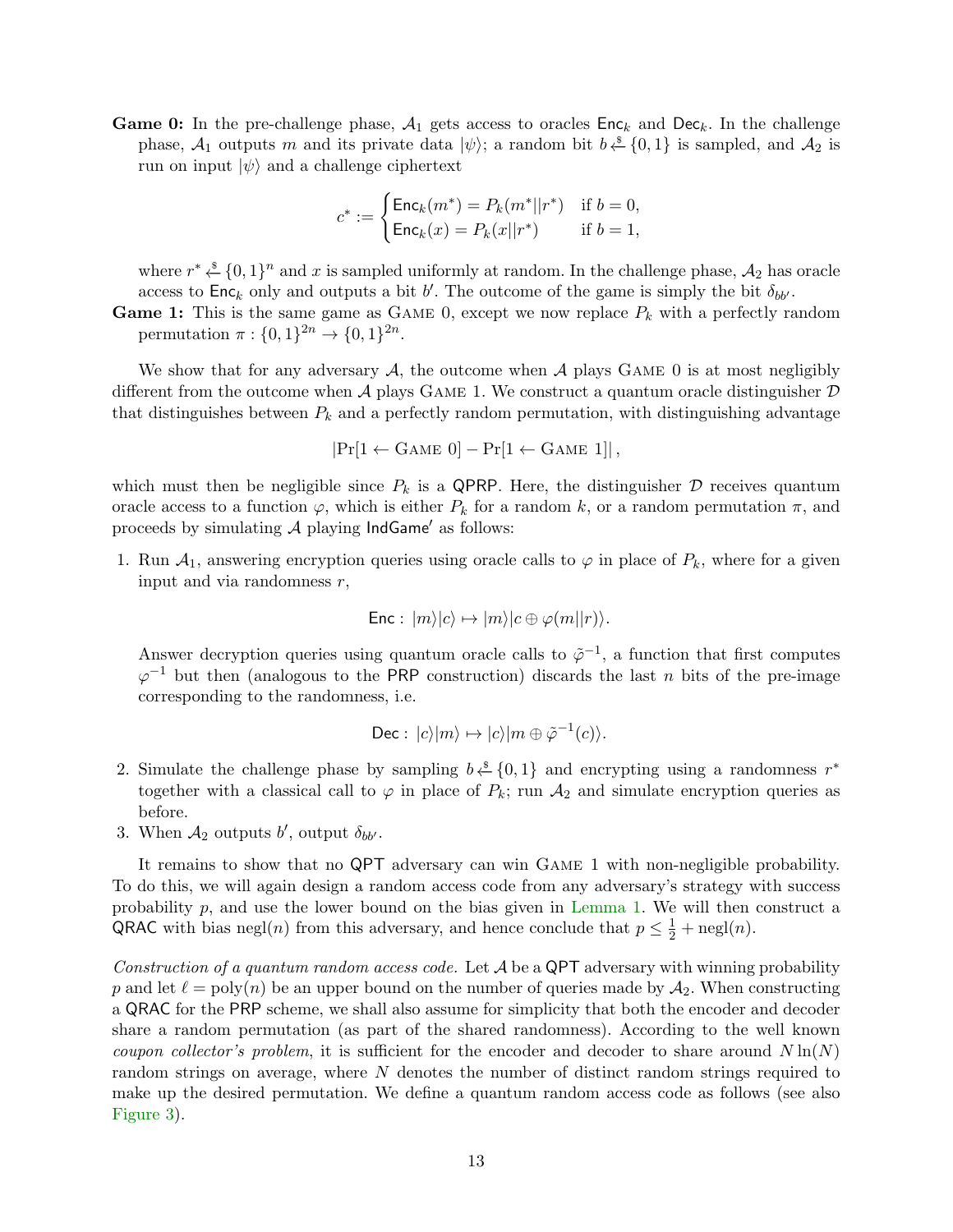

<span id="page-13-0"></span>Fig. 3. Quantum random access code construction for the PRP scheme.

- **Encoding.** Let  $b_1, \ldots, b_{2n} \in \{0,1\}$  be the string to be encoded and let the shared randomness be given by a random string s together with a random permutation  $y = y_1, \ldots, y_{2^{2n}} \in \{0,1\}^{2n}$ and a set of random strings  $r_1, \ldots, r_\ell \in \{0, 1\}^n$ . Using  $b_1, \ldots, b_{2^n}$ , we define a new random permutation by letting  $\tilde{P}(x||r) := \boldsymbol{y}_{x \oplus b_r s||r}$  ( $\tilde{P}$  remains a permutation<sup>[7](#page-13-1)</sup>). Run  $\mathcal{A}_1$  by answering encryption and decryption queries using  $\tilde{P}$  in place of  $\pi$  (for decryption, use  $\tilde{P}^{-1}$  and discard the last n bits). Let  $m^*$  and  $|\psi\rangle$  be the outputs of  $\mathcal{A}_1$ . Then, output  $\varrho = (|\psi\rangle, m^*, b_{r_1}, \ldots, b_{r_l}).$ **Decoding.** Let  $j \in \{1, \ldots, 2^n\}$  be the index of the bit to be decoded; so given  $\varrho$  as above, we
- will recover  $b_i$  by making use of the shared randomness defined above. Upon receiving a query  $j \in \{1, \ldots, 2^n\}$ , run  $\mathcal{A}_2$  with inputs  $|\psi\rangle$  and  $c^* = \mathbf{y}_{m^*||j}$ . Return the bit b' output by  $\mathcal{A}_2$ .

Average bias of the code. We claim that the average probability of decoding correctly, taken over all choices of  $b_1, \ldots, b_{2^n} \in \{0, 1\}$  and  $j \in \{1, \ldots, 2^n\}$ , is exactly p, the success probability of A. To see this, first note that from  $\mathcal{A}$ 's perspective, this is exactly GAME 1: the function P is a uniformly random permutation, and the queries are responded to just as in Game 1. Further, note that if  $b_j = 0$ , the challenge amounts to  $\tilde{P}(m^*||j) = \mathbf{y}_{m^*||j}$ , so the correct guess for  $\mathcal{A}_2$  would be 0, and if  $b_j = 1$ , then  $y_{x|j}$  is an encryption of a uniformly random string  $x = m^* \oplus s$ , so the correct guess for  $\mathcal{A}_2$  would be 1.

Therefore, the average bias of the code is  $p - 1/2$ . We now proceed with a similar analysis as with the PRF scheme. Note that  $\varrho$  has dimension at most  $2^{\text{poly}(n)}$ , since  $|\psi\rangle$  must be a poly $(n)$ -qubit state  $(\mathcal{A}_1$  only runs for poly $(n)$  time), and  $\ell$ , the number of queries made by  $\mathcal{A}_2$  must be poly $(n)$ , since  $\mathcal{A}_2$  only runs for poly $(n)$  time. As this code encodes  $2^n$  bits into a state of dimension  $2^{\text{poly}(n)}$ , by [Lemma](#page-3-2) [1,](#page-3-2) the bias is  $O(2^{-n/2} \text{poly}(n)) = \text{negl}(n)$ , so  $p \le \frac{1}{2} + \text{negl}(n)$ .

<span id="page-13-1"></span><sup>&</sup>lt;sup>7</sup> Since  $\tilde{P}(x||r) = \tilde{P}(x'||r') \iff \mathbf{y}_{x \oplus b_r s||r} = \mathbf{y}_{x' \oplus b_{r'} s||r'} \iff (r = r') \land (x = x')$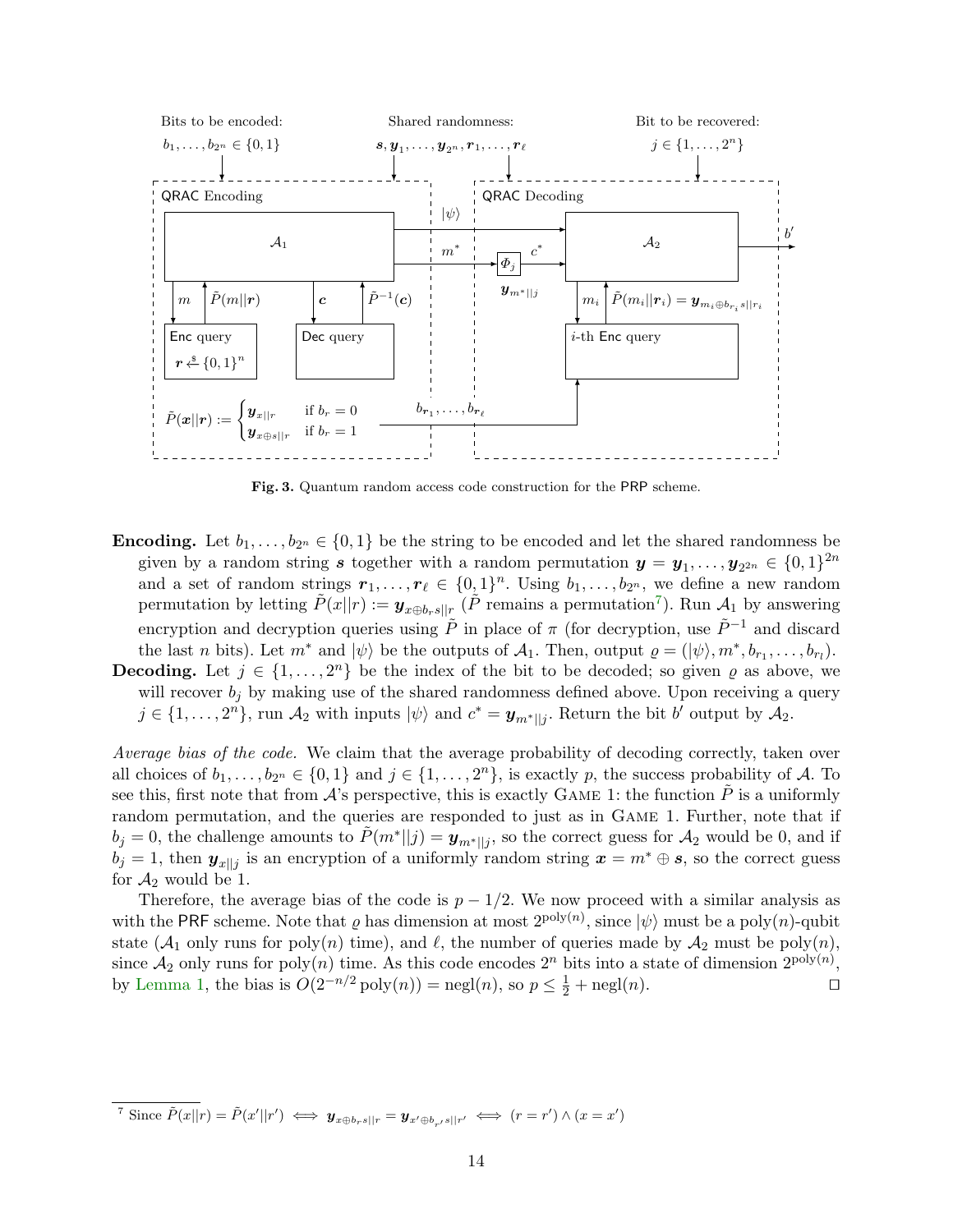## <span id="page-14-0"></span>5 Quantum algorithm for linear rounding functions



<span id="page-14-1"></span>**Fig. 4.** Dividing  $\mathbb{Z}_q$  into  $c = \lceil q/b \rceil$  blocks, starting from a. The first  $c - 1$  blocks, labelled  $I_0(a, b), \ldots, I_{c-2}(a, b)$ , have size b and the last, labelled  $I_{c-1}(a, b)$ , contains the remaining  $b - (cb - q) \leq b$  elements of  $\mathbb{Z}_q$ .

In this section, we analyze the performance of the Bernstein-Vazirani algorithm [\[BV97\]](#page-23-7) with a modified version of the oracle. While the original oracle computes the inner product modulo  $q$ , our version only gives partial information about it by rounding its value to one of  $q/b$  blocks of size b, for some  $b \in \{1, \ldots, q-1\}$  (if b does not divide q, one of the blocks will have size  $\lt b$ ).

<span id="page-14-3"></span>**Definition 6.** Let  $n \geq 1$  be an integer and  $q \geq 2$  be an integer modulus. Let  $a \in \mathbb{Z}_q$ ,  $b \in \mathbb{Z}_q \setminus \{0\}$ and  $c := \lceil q/b \rceil$ . We partition  $\mathbb{Z}_q$  into c disjoint blocks (most of them of size b) starting from a as follows (see [Figure](#page-14-1) [4\)](#page-14-1):

$$
I_v(a,b) := \begin{cases} \{a+vb,\ldots,a+vb+b-1\} & \text{if } v \in \{0,\ldots,c-2\}, \\ \{a+vb,\ldots,a+q-1\} & \text{if } v = c-1. \end{cases}
$$

Based on this partition, we define a family  $\mathsf{LRF}_{k,a,b} : \mathbb{Z}_q^n \longrightarrow \mathbb{Z}_c$  of keyed linear rounding functions, with key  $\mathbf{k} \in \mathbb{Z}_q^n$ , as follows:

$$
\mathsf{LRF}_{\mathbf{k},a,b}(\boldsymbol{x}) := v \text{ if } \langle \boldsymbol{x}, \boldsymbol{k} \rangle \in I_v(a,b).
$$

| <b>Algorithm 1:</b> Bernstein-Vazirani for linear rounding functions |  |  |  |  |  |
|----------------------------------------------------------------------|--|--|--|--|--|
|----------------------------------------------------------------------|--|--|--|--|--|

**Parameters:**  $n, q, b \in \{1, ..., q - 1\}, c = \lceil q/b \rceil$ .

**Input** : Quantum oracle  $U_{\text{LRF}} : |x\rangle |z\rangle \mapsto |x\rangle |z + \text{LRF}_{k,a,b}(x) \pmod{c}$  where  $x \in \mathbb{Z}_q^n$ ,  $z \in \mathbb{Z}_c$  and  $\mathsf{LRF}_{k,a,b}$  is the rounded inner product function for some unknown  $\mathbf{k} \in \mathbb{Z}_q^n$  and  $a \in \mathbb{Z}_q$ .

**Output** : String  $\tilde{k} \in \mathbb{Z}_q^n$  such that  $\tilde{k} = k$  with high probability.

1. Prepare the uniform superposition and append  $\frac{1}{\sqrt{2}}$  $\frac{1}{c} \sum_{z=0}^{c-1} \omega_c^z |z\rangle$  where  $\omega_c = e^{2\pi i/c}$ .

$$
\frac{1}{\sqrt{q^n}}\sum_{\boldsymbol{x}\in\mathbb{Z}_q^n}|\boldsymbol{x}\rangle\otimes\frac{1}{\sqrt{c}}\sum_{z=0}^{c-1}\omega_c^z|z\rangle.
$$

- 2. Query the oracle  $U_{\textsf{LRF}}$  for  $\textsf{LRF}_{k,a,b}$  to obtain  $\frac{1}{\sqrt{q^n}} \sum_{n \in \mathbb{Z}^n}$  $\boldsymbol{x} {\in} \mathbb{Z}_q^n$  $\omega_c^{-\mathsf{LRF}_{\bm{k},a,b}(\bm{x})}|\bm{x}\rangle\otimes\frac{1}{\sqrt{c}}$  $\sum^{c-1}$  $z=0$  $\omega_c^z |z\rangle$ .
- 3. Discard the last register and apply the quantum Fourier transform  $\mathsf{QFT}_{\mathbb{Z}_q}^{\otimes n}$ .
- <span id="page-14-2"></span>4. Measure in the computational basis and output the outcome  $\vec{k}$ .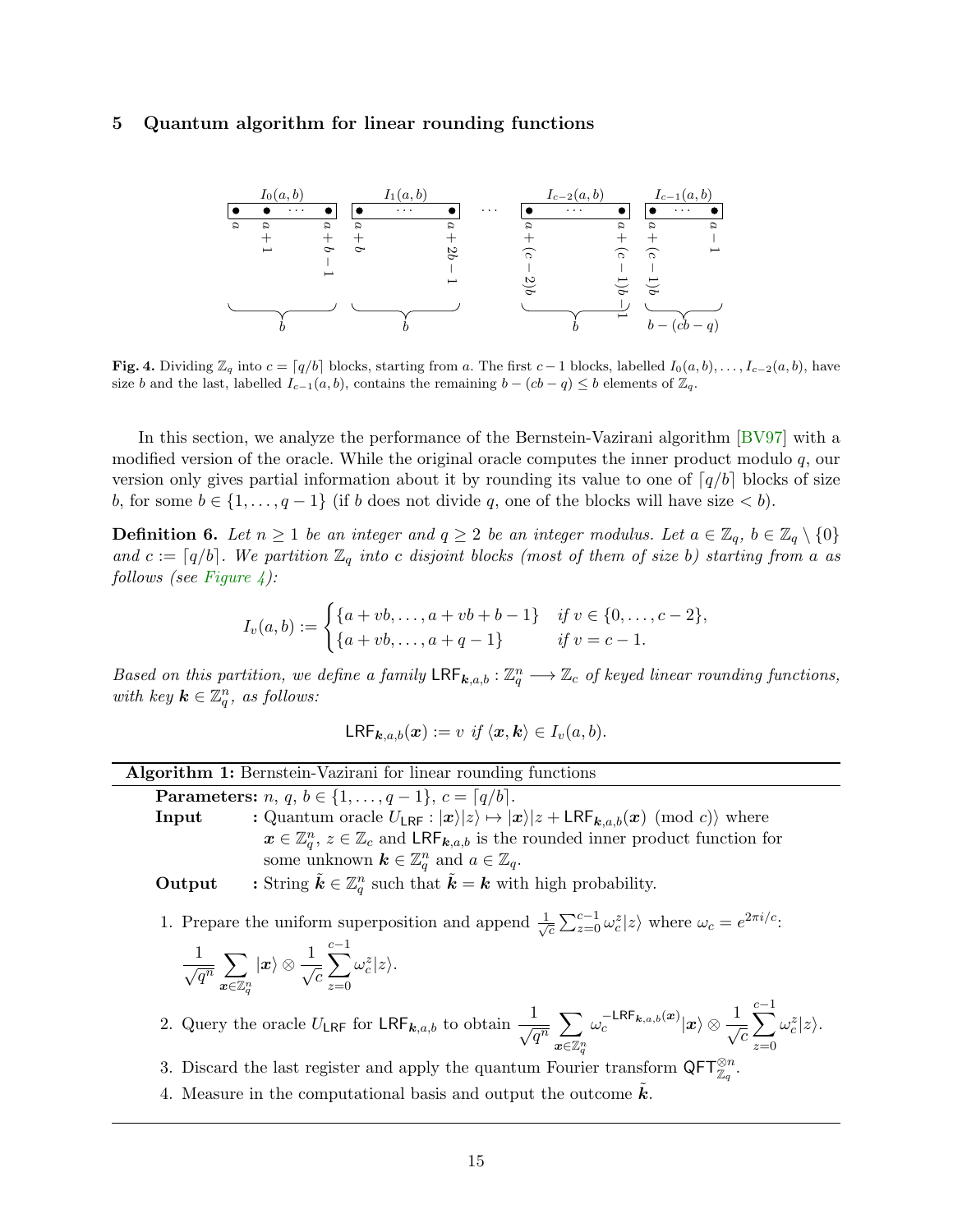<span id="page-15-2"></span>The following theorem shows that the modulo- $q$  variant of the Bernstein-Vazirani algorithm [\(Algorithm](#page-14-2) [1\)](#page-14-2) can recover  $k$  with constant probability of success by using only a single quantum query to  $LRF_{k,a,b}$ .

**Theorem 9.** Let  $U_{LRF}$  be the quantum oracle for the linear rounding function  $LRF_{k,a,b}$  with modulus  $q \geq 2$ , block size  $b \in \{1, \ldots, q-1\}$ , and an unknown  $a \in \{0, \ldots, q-1\}$ , and unknown key  $\mathbf{k} \in \mathbb{Z}_q^n$ such that **k** has at least one entry that is a unit modulo q. Let  $c = \lceil q/b \rceil$  and  $d = cb - q$ . By making one query to the oracle  $U_{LRF}$ , [Algorithm](#page-14-2) [1](#page-14-2) recovers the key k with probability at least  $4/\pi^2-O(d/q)$ .

*Proof.* For an integer m, let  $\omega_m = e^{2\pi i/m}$ . Several times in this proof, we will make use of the identity  $\sum_{z=0}^{\ell-1} \omega_m^{rz} = \omega_m^{r(\ell-1)/2} \Big( \frac{\sin(\ell r \pi/m)}{\sin(r \pi/m)} \Big)$  $\frac{\sin(\ell r\pi/m)}{\sin(r\pi/m)}\bigg).$ 

Let  $c = \lceil q/b \rceil$ . Throughout this proof, let  $LRF(x) = LRF_{k,a,b}(x)$ . By querying with  $\frac{1}{\sqrt{n}}$  $\sum_{c}^{c-1} \omega_c^z |z\rangle$ in the second register, we are using the standard phase kickback technique, which puts the output of the oracle directly into the phase:

$$
|\mathbf{x}\rangle \frac{1}{\sqrt{c}} \sum_{z=0}^{c-1} \omega_c^z |z\rangle \stackrel{U_{LRF}}{\longmapsto} |\mathbf{x}\rangle \frac{1}{\sqrt{c}} \sum_{z=0}^{c-1} \omega_c^z |z + \text{LRF}(\mathbf{x}) \pmod{c} \rangle
$$
  

$$
= |\mathbf{x}\rangle \frac{1}{\sqrt{c}} \sum_{z=0}^{c-1} \omega_c^{z - \text{LRF}(\mathbf{x})} |z\rangle = \omega_c^{- \text{LRF}(\mathbf{x})} |\mathbf{x}\rangle \frac{1}{\sqrt{c}} \sum_{z=0}^{c-1} \omega_c^z |z\rangle.
$$

Thus, after querying the uniform superposition over the cipherspace with  $\frac{1}{\sqrt{2}}$  $\sum_{z=0}^{\infty} \sum_{z=0}^{c-1} \omega_c^z |z\rangle$  in the second register, we arrive at the state

$$
\frac{1}{\sqrt{q^n}}\sum_{\bm{x}\in\mathbb{Z}_q^n}\omega_c^{-\mathsf{LRF}(\bm{x})}|\bm{x}\rangle\frac{1}{\sqrt{c}}\sum_{z=0}^{c-1}\omega_c^z|z\rangle.
$$

Note that  $\omega_c = \omega_q^{q/c}$ . If we discard the last register and apply  $\mathsf{QFT}_{\mathbb{Z}_q}^{\otimes n}$ , we get

$$
|\psi\rangle=\frac{1}{q^n}\sum_{\boldsymbol{y}\in\mathbb{Z}_q^n}\sum_{\boldsymbol{x}\in\mathbb{Z}_q^n}\omega_q^{-(q/c)\text{LRF}(\boldsymbol{x})+\langle\boldsymbol{x},\boldsymbol{y}\rangle}|\boldsymbol{y}\rangle.
$$

We then perform a complete measurement in the computational basis. The probability of obtaining the key  $k$  is given by

<span id="page-15-1"></span>
$$
|\langle \mathbf{k} | \psi \rangle|^2 = \left| \frac{1}{q^n} \sum_{\mathbf{x} \in \mathbb{Z}_q^n} \omega_q^{-\frac{q}{c} \mathsf{LRF}(\mathbf{x}) + \langle \mathbf{x}, \mathbf{k} \rangle} \right|^2 = \left| \frac{1}{q^n} \sum_{v=0}^{c-1} \omega_q^{-\frac{q}{c}v} \sum_{\mathbf{x} \in \mathbb{Z}_q^n : \mathsf{LRF}(\mathbf{x}) = v} \omega_q^{\langle \mathbf{x}, \mathbf{k} \rangle} \right|^2.
$$
 (3)

We are assuming that  $k$  has at least one entry that is a unit modulo q. For simplicity, suppose that entry is  $k_n$ . Let  $\mathbf{k}_{1:n-1}$  denote the first  $n-1$  entries of  $\mathbf{k}$ . Then, for any  $v \in \{0, \ldots, c-2\}$ :

<span id="page-15-0"></span>
$$
\sum_{\mathbf{x}\in\mathbb{Z}_q^n:\text{LRF}(\mathbf{x})=v} \omega_q^{\langle\mathbf{x},\mathbf{k}\rangle} = \sum_{\mathbf{x}\in\mathbb{Z}_q^n:\langle\mathbf{x},\mathbf{k}\rangle\in I_v(a,b)} \omega_q^{\langle\mathbf{x},\mathbf{k}\rangle}
$$
\n
$$
= \sum_{\mathbf{y}\in\mathbb{Z}_q^{n-1}} \omega_q^{\langle\mathbf{y},\mathbf{k}_{1:n-1}\rangle} \sum_{\substack{x_n\in\mathbb{Z}_q:\ x_nk_n\in I_v(a-\langle\mathbf{y},\mathbf{k}_{1:n-1}\rangle,b)}} \omega_q^{x_nk_n}.
$$
\n(4)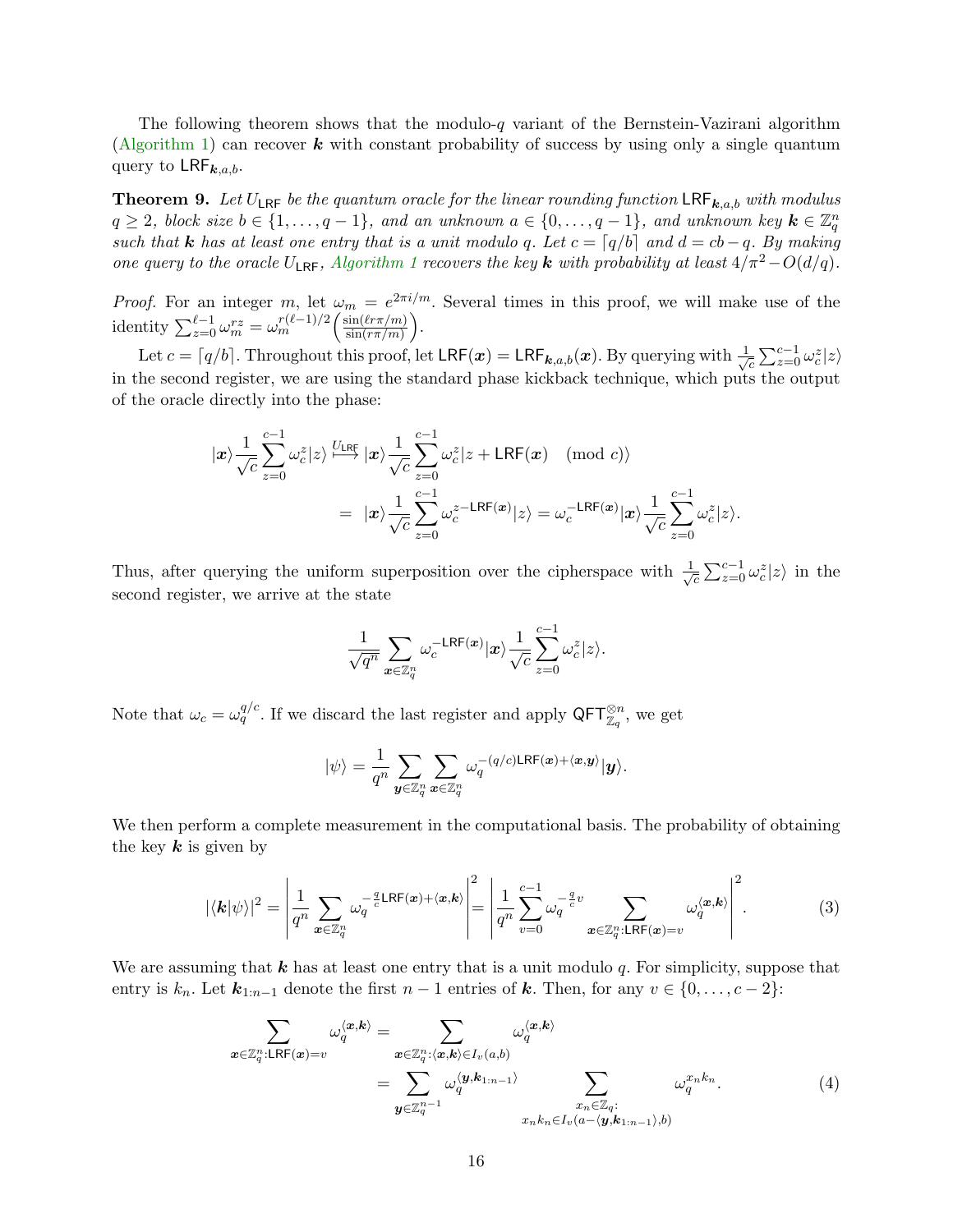(Recall the definition of  $I_v(a, b)$  from [Definition](#page-14-3) [6\)](#page-14-3). Since  $k_n$  is a unit, for each  $z \in I_v(a-\langle \mathbf{y}, \mathbf{k}_{1:n-1} \rangle)$ , there is a unique  $x_n \in \mathbb{Z}_q$  such that  $x_n k_n = z$ . Thus, for a fixed  $\mathbf{y} \in \mathbb{Z}_q^{n-1}$ , letting  $a' = a - \langle \mathbf{y}, \mathbf{k}_{1:n-1} \rangle$ , we have:

$$
\sum_{x_n \in \mathbb{Z}_q: x_n k_n \in I_v(a',b)} \omega_q^{x_n k_n} = \sum_{z=a'+vb}^{a'+(v+1)b-1} \omega_q^{z} = \omega_q^{a'+vb} \sum_{z=0}^{b-1} \omega_q^{z},
$$

which we can plug into [\(4\)](#page-15-0) to get:

<span id="page-16-0"></span>
$$
\sum_{\substack{\boldsymbol{x}\in\mathbb{Z}_q^n:\\\text{LRF}(\boldsymbol{x})=v}}\omega_q^{\langle\boldsymbol{x},\boldsymbol{k}\rangle} = \sum_{\boldsymbol{y}\in\mathbb{Z}_q^{n-1}}\omega_q^{\langle\boldsymbol{y},\boldsymbol{k}_{1:n-1}\rangle}\omega_q^{a-\langle\boldsymbol{y},\boldsymbol{k}_{1:n-1}\rangle+vb}\sum_{z=0}^{b-1}\omega_q^z = q^{n-1}\omega_q^{a+vb}\sum_{z=0}^{b-1}\omega_q^z.
$$
(5)

We can perform a similar analysis for the remaining case when  $v = c - 1$ . Recall that  $d = cb - q \ge 0$ so  $vb = cb - b = d + q - b = -(b - d) \pmod{q}$  and we get

<span id="page-16-1"></span>
$$
\sum_{\mathbf{x}\in\mathbb{Z}_q^n:\text{LRF}(\mathbf{x})=c-1}\omega_q^{\langle\mathbf{x},\mathbf{k}\rangle}=q^{n-1}\omega_q^{a-(b-d)}\sum_{z=0}^{b-d-1}\omega_q^z.
$$
(6)

This is slightly different from the  $v < c - 1$  case, shown in [\(5\)](#page-16-0), but very similar. If we substitute  $v = c - 1$  in [\(5\)](#page-16-0) and compare it to [\(6\)](#page-16-1), we get

<span id="page-16-2"></span>
$$
\begin{aligned}\n\left| q^{n-1} \omega_q^{a-(b-d)} \sum_{z=0}^{b-d-1} \omega_q^z - q^{n-1} \omega_q^{a-(b-d)} \sum_{z=0}^{b-1} \omega_q^z \right| \\
= q^{n-1} \left| \sum_{z=b-d}^{b-1} \omega_q^z \right| = q^{n-1} \left| \sum_{z=0}^{d-1} \omega_q^z \right| = q^{n-1} \left| \frac{\sin(\pi d/q)}{\sin(\pi/q)} \right| \\
\le q^{n-1} \frac{\pi d/q}{2/q} = q^{n-1} \frac{\pi}{2} d.\n\end{aligned} \tag{7}
$$

Above, we have used the facts  $\sin x \leq x$ , and  $|\sin x| \geq 2x/\pi$  when  $|x| \leq \pi/2$ . Now, plugging [\(5\)](#page-16-0) into [\(3\)](#page-15-1) for all the  $v < c - 1$  terms, and using [\(7\)](#page-16-2) and the triangle inequality for the  $v = c - 1$  term, we get:

<span id="page-16-4"></span>
$$
|\langle \mathbf{k} | \psi \rangle| \ge \left| \frac{1}{q^n} \sum_{v=0}^{c-1} \omega_q^{-qv/c} \cdot q^{n-1} \omega_q^{a+vb} \sum_{z=0}^{b-1} \omega_q^{z} \right| - \left| \frac{1}{q^n} \omega_q^{-q(c-1)/c} \cdot q^{n-1} \frac{\pi}{2} d \right|
$$
  
=  $\frac{1}{q} \left| \sum_{v=0}^{c-1} \omega_q^{v(b-q/c)} \frac{\sin(b\pi/q)}{\sin(\pi/q)} \right| - \frac{\pi}{2} \frac{d}{q}$   
=  $\frac{1}{q} \frac{\sin(b\pi/q)}{\sin(\pi/q)} \left| \sum_{v=0}^{c-1} \omega_q^{v(b-q/c)} \right| - \frac{\pi}{2} \frac{d}{q}.$  (8)

Since  $b - q/c = d/c$ , we can bound the sum as follows:

<span id="page-16-3"></span>
$$
\left| \sum_{v=0}^{c-1} \omega_q^{v(b-q/c)} \right| = \left| \sum_{v=0}^{c-1} \omega_q^{vd/c} \right| \ge \left| \sum_{v=0}^{c-1} \cos\left(\frac{2\pi}{q} \frac{vd}{c}\right) \right|
$$
  
 
$$
\ge \left| \sum_{v=0}^{c-1} \cos\left(\frac{2\pi}{q} d\right) \right| = \left| c \cos\left(\frac{2\pi d}{q}\right) \right|
$$
 (9)

$$
\geq c\sqrt{1 - (2\pi d/q)^2}.\tag{10}
$$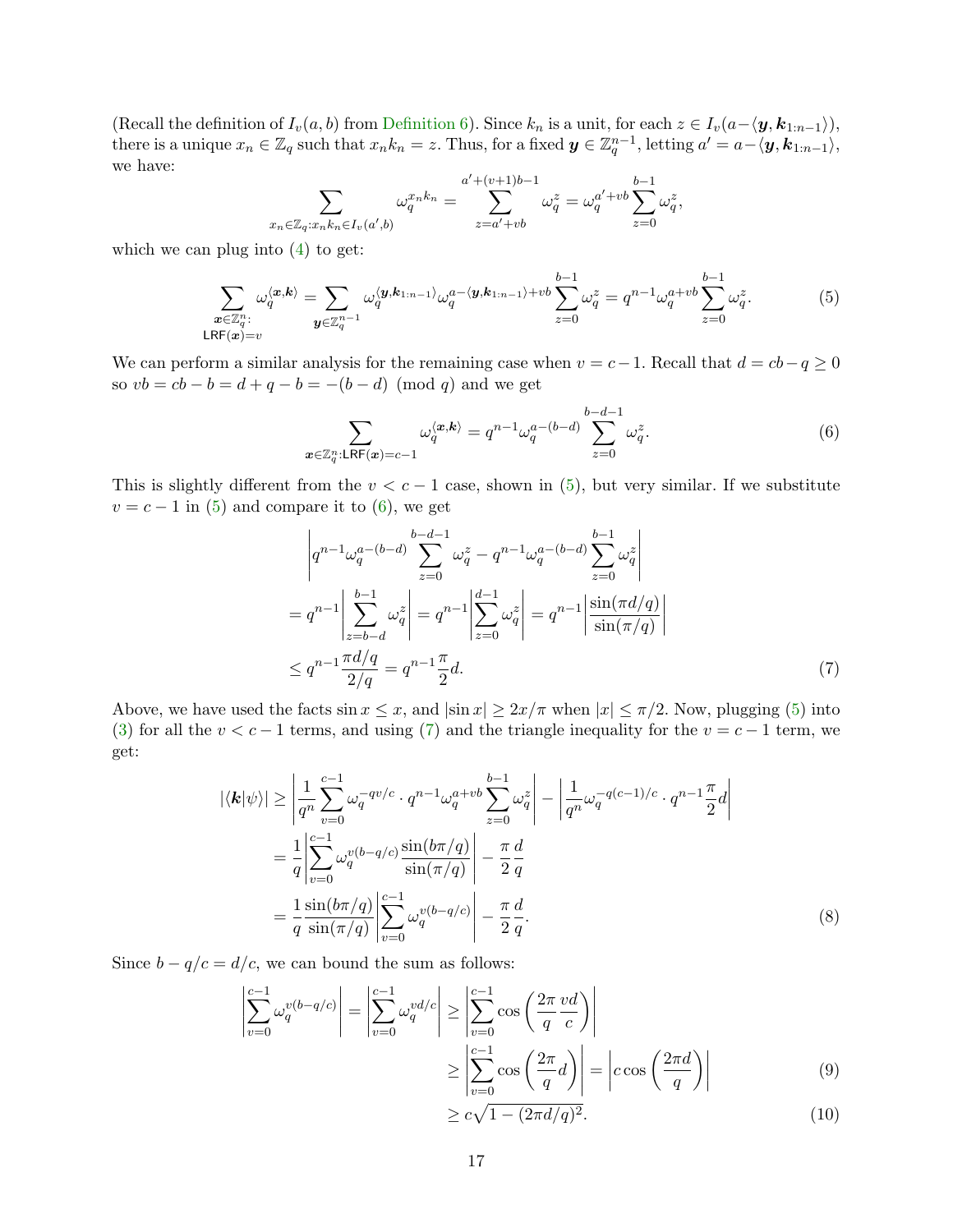To get the inequality [\(9\)](#page-16-3), we used  $0 \le v \le c$  and the assumption that  $d/q \le 1/4$  (if  $d/q > 1/4$ , the claim of the theorem is trivial), which implies that  $\frac{2\pi v}{c}$  $\frac{d}{q} \leq \frac{\pi}{2}$  $\frac{\pi}{2}$ . The last inequality follows from  $|\cos x| \geq \sqrt{1-x^2}$ .

Next, we bound  $\frac{\sin(b\pi/q)}{\sin(\pi/q)}$ . When  $b/q \le 1/2$ ,  $b\pi/q \le \pi/2$ , so we have  $\sin(b\pi/q) \ge 2b/q$ . We also have  $\sin(\pi/q) \leq \pi/q$ . Thus,

$$
\frac{\sin(b\pi/q)}{\sin(\pi/q)} \ge \frac{2b}{\pi}
$$

.

On the other hand, when  $b/q > 1/2$ , we must have  $c = 2$  and  $b = \frac{q+d}{2}$  $\frac{+a}{2}$ . In that case

$$
\sin(b\pi/q) = \sin\frac{\pi(q+d)}{2q} = \sin\left(\frac{\pi}{2} + \frac{\pi}{2}\frac{d}{q}\right) = \cos\frac{\pi d}{2q} \ge \sqrt{1 - \left(\frac{\pi d}{2q}\right)^2}.
$$

Since  $\sin(\pi/q) \leq \pi/q$  and  $q \geq 2b$ ,

$$
\frac{\sin(b\pi/q)}{\sin(\pi/q)} \ge \frac{\sqrt{1-\left(\frac{\pi d}{2q}\right)^2}}{\pi/q} \ge \frac{2b}{\pi}\sqrt{1-O(d/q)}.
$$

Thus, in both cases,  $\frac{\sin(b\pi/q)}{\sin(\pi/q)} \geq \frac{2b}{\pi}$  $\frac{2b}{\pi}\sqrt{1-O(d/q)}$ . Plugging this and [\(10\)](#page-16-3) into [\(8\)](#page-16-4), we get:

$$
|\langle \mathbf{k}, \psi \rangle| \ge \frac{1}{q} \cdot \frac{2b}{\pi} \sqrt{1 - O(d/q)} \cdot c\sqrt{1 - O(d/q)} - O(d/q)
$$
  
=  $\frac{2}{\pi} \frac{bc}{q} - O(d/q) = \frac{2}{\pi} \frac{q + d}{q} - O(d/q) = \frac{2}{\pi} - O(d/q),$ 

completing the proof.

## <span id="page-17-0"></span>6 Key recovery against LWE

In this section, we consider various LWE-based encryption schemes and show using [Theorem](#page-15-2) [9](#page-15-2) that the decryption key can be efficiently recovered using a single quantum decryption query [\(Section](#page-17-1) [6.1,](#page-17-1) [Section](#page-21-1) [6.2,](#page-18-0) and Section [6.3\)](#page-21-0). Then, in Section [6.4,](#page-21-1) we show that a single quantum *encryption* query can be used to recover the secret key in a symmetric-key version of LWE, as long as the querying algorithm also has control over part of the randomness used in the encryption procedure.

## <span id="page-17-1"></span>6.1 Key recovery via one decryption query in symmetric-key LWE

Recall the following standard construction of an IND-CPA symmetric-key encryption scheme based on the LWE assumption [\[Reg05\]](#page-24-1).

<span id="page-17-2"></span>Construction 3 (LWE-SKE [\[Reg05\]](#page-24-1)) Let  $n \geq 1$  be an integer, let  $q \geq 2$  be an integer modulus and let  $\chi$  be a discrete and symmetric error distribution. Then, the symmetric-key encryption scheme LWE-SKE $(n, q, \chi)$  = (KeyGen, Enc, Dec) is defined as follows:

- 1. KeyGen:  $output \; k \overset{\$}{\leftarrow} \mathbb{Z}_q^n;$
- 2. Enc<sub>k</sub>: to encrypt  $b \in \{0,1\}$ , sample  $a \stackrel{s}{\leftarrow} \mathbb{Z}_q^n$ ,  $e \stackrel{\chi}{\leftarrow} \mathbb{Z}_q$  and output  $(a, \langle a, k \rangle + b \begin{bmatrix} \frac{a}{2} \end{bmatrix}$  $\frac{q}{2}$  | + e);
- 3. Dec<sub>k</sub>: to decrypt  $(a, c)$ , output 0 if  $|c \langle a, k \rangle| \leq \lfloor \frac{a}{4} \rfloor$  $\lfloor \frac{q}{4} \rfloor$ , else output 1.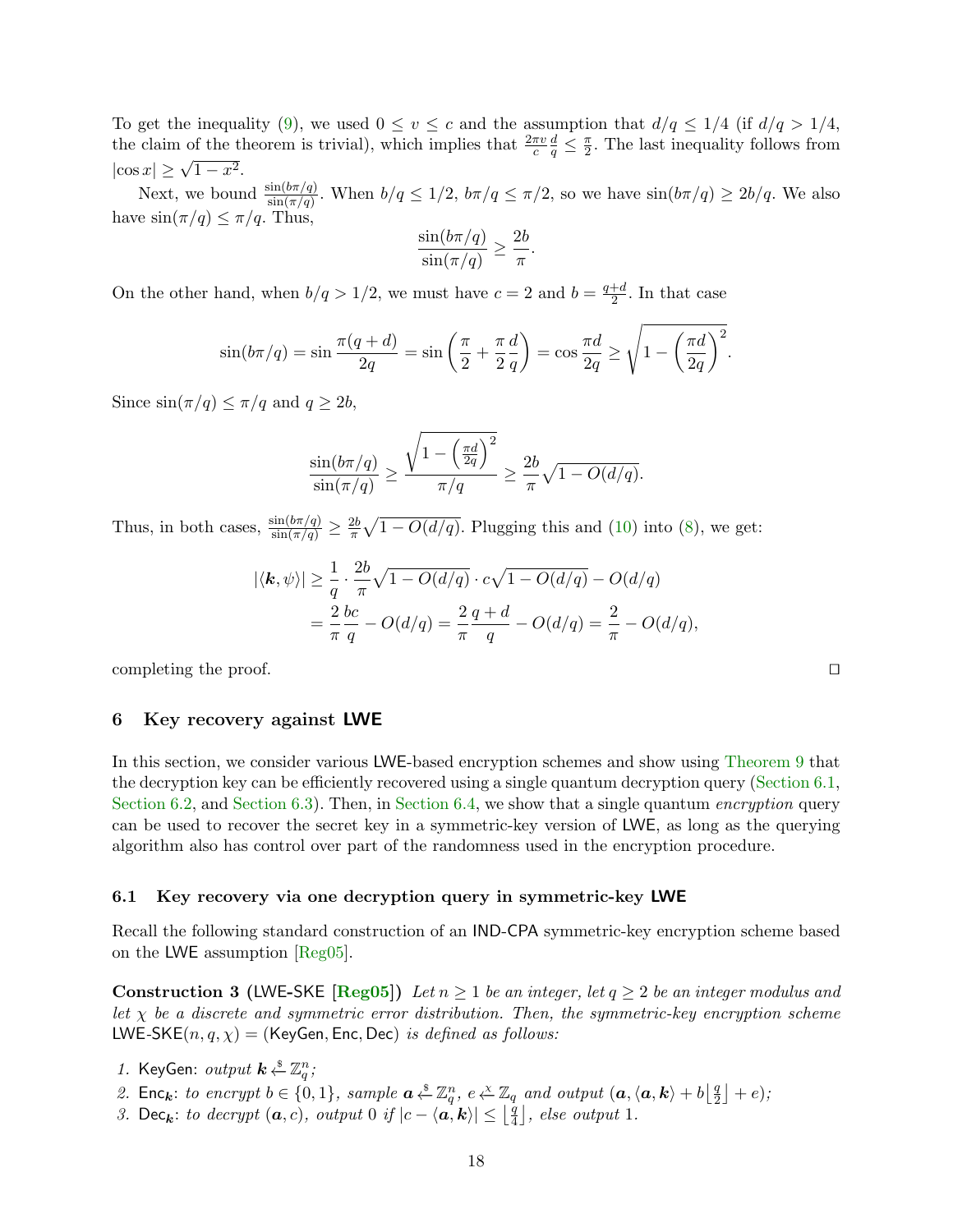As a corollary of [Theorem](#page-15-2) [9,](#page-15-2) an adversary that is granted a single quantum decryption query can recover the key with probability at least  $4/\pi^2 - o(1)$ :

Corollary 1. There is a quantum algorithm that makes one quantum query to LWE-SKE.Dec<sub>k</sub> and recovers the entire key **k** with probability at least  $4/\pi^2 - o(1)$ .

*Proof.* Note that LWE-SKE.Dec<sub>k</sub> coincides with a linear rounding function  $LRF_{k',a,b}$  for a key  $k' =$  $(-k, 1) \in \mathbb{Z}_q^{n+1}$ , which has a unit in its last entry. In particular,  $b = \lceil q/2 \rceil$ , and if  $q = 3 \pmod{4}$ ,  $a = \lfloor q/4 \rfloor$ , and otherwise,  $a = -\lfloor q/4 \rfloor$ . Thus, by [Theorem](#page-15-2) [9,](#page-15-2) [Algorithm](#page-14-2) [1](#page-14-2) makes one quantum query to LRF<sub>k',a,b</sub>, which can be implemented using one quantum query to LWE-SKE.Dec<sub>k</sub>, and recovers **k'**, and thus **k**, with probability  $4/\pi^2 - O(d/q)$ , where  $d = \lceil q/b \rceil b - q \leq 1$ . □

Note that the key in this scheme consists of  $n \log q$  uniformly random bits, and that a classical decryption query yields at most a single bit of output. It follows that any algorithm making  $t$ classical queries to the decryption oracle recovers the entire key with probability at most  $2^{t-n\log q}$ . A straightforward key-recovery algorithm does in fact achieve this.

## <span id="page-18-0"></span>6.2 Key recovery via one decryption query in public-key LWE

The key-recovery attack described in [Corollary](#page-21-2) [3](#page-21-2) required nothing more than the fact that the decryption procedure of LWE-SKE is just a linear rounding function whose key contains the decryption key. As a result, the attack is naturally applicable to other variants of LWE. In this section, we consider two public-key variants. The first is the standard construction of IND-CPA publickey encryption based on the LWE assumption, as introduced by Regev [\[Reg05\]](#page-24-1). The second is the IND-CPA-secure public-key encryption scheme  $FrodoPKE$   $[Alk+17]$ , which is based on a construction of Lindner and Peikert [\[LP11\]](#page-24-9). In both cases, we demonstrate a dramatic speedup in key recovery using quantum decryption queries.

We emphasize once again that key recovery against these schemes was already possible classically using a linear number of decryption queries. Our results should thus not be interpreted as a weakness of these cryptosystems in their stated security setting (i.e., IND-CPA). The proper interpretation is that, if these cryptosystems are exposed to chosen-ciphertext attacks, then quantum attacks can be even more devastating than classical ones.

Regev's public-key scheme. The standard construction of an IND-CPA public-key encryption scheme based on LWE is the following.

**Construction 4 (LWE-PKE [\[Reg05\]](#page-24-1))** Let  $m \geq n \geq 1$  be integers, let  $q \geq 2$  be an integer modulus, and let  $\chi$  be a discrete error distribution over  $\mathbb{Z}_q$ . Then, the public-key encryption scheme LWE-PKE $(n, q, \chi)$  = (KeyGen, Enc, Dec) is defined as follows:

- 1. KeyGen: output a secret key  $sk = k \overset{s}{\leftarrow} \mathbb{Z}_q^n$  and a public key  $pk = (A, Ak+e) \in \mathbb{Z}_q^{m \times (n+1)}$ , where  $A \overset{\hspace{0.1em}\mathsf{\scriptscriptstyle\$}}{\leftarrow} \mathbb{Z}_q^{m \times n}, \ e \overset{\hspace{0.1em}\mathsf{\scriptscriptstyle\$}}{\leftarrow} \mathbb{Z}_q^m, \ and \ all \ arithmetic \ is \ done \ modulo \ q.$
- 2. Enc: to encrypt  $b \in \{0,1\}$ , pick a random  $v \in \{0,1\}^m$  with Hamming weight roughly  $m/2$  and output  $(\boldsymbol{v}^\mathsf{T}\boldsymbol{A}, \boldsymbol{v}^\mathsf{T}(\boldsymbol{A}\boldsymbol{k}+\boldsymbol{e})+b|\frac{q}{2})$  $\{\frac{q}{2}\}\in\mathbb{Z}_q^{n+1}$ , where  $v^{\dagger}$  denotes the transpose of  $v$ .
- 3. Dec: to decrypt  $(a, c)$ , output  $0 \text{ if } |c \langle a, sk \rangle| \leq \left| \frac{q}{4} \right|$  $\lfloor \frac{q}{4} \rfloor$ , else output 1.

Although the encryption is now done in a public-key manner, all that matters for our purposes is the decryption procedure, which is identical to the symmetric-key case, LWE-SKE. We thus have the following corollary, whose proof is identical to that of [Corollary](#page-21-2) [3:](#page-21-2)

Corollary 2. There is a quantum algorithm that makes one quantum query to LWE-PKE.Dec<sub>sk</sub> and recovers the entire key sk with probability at least  $4/\pi^2 - o(1)$ .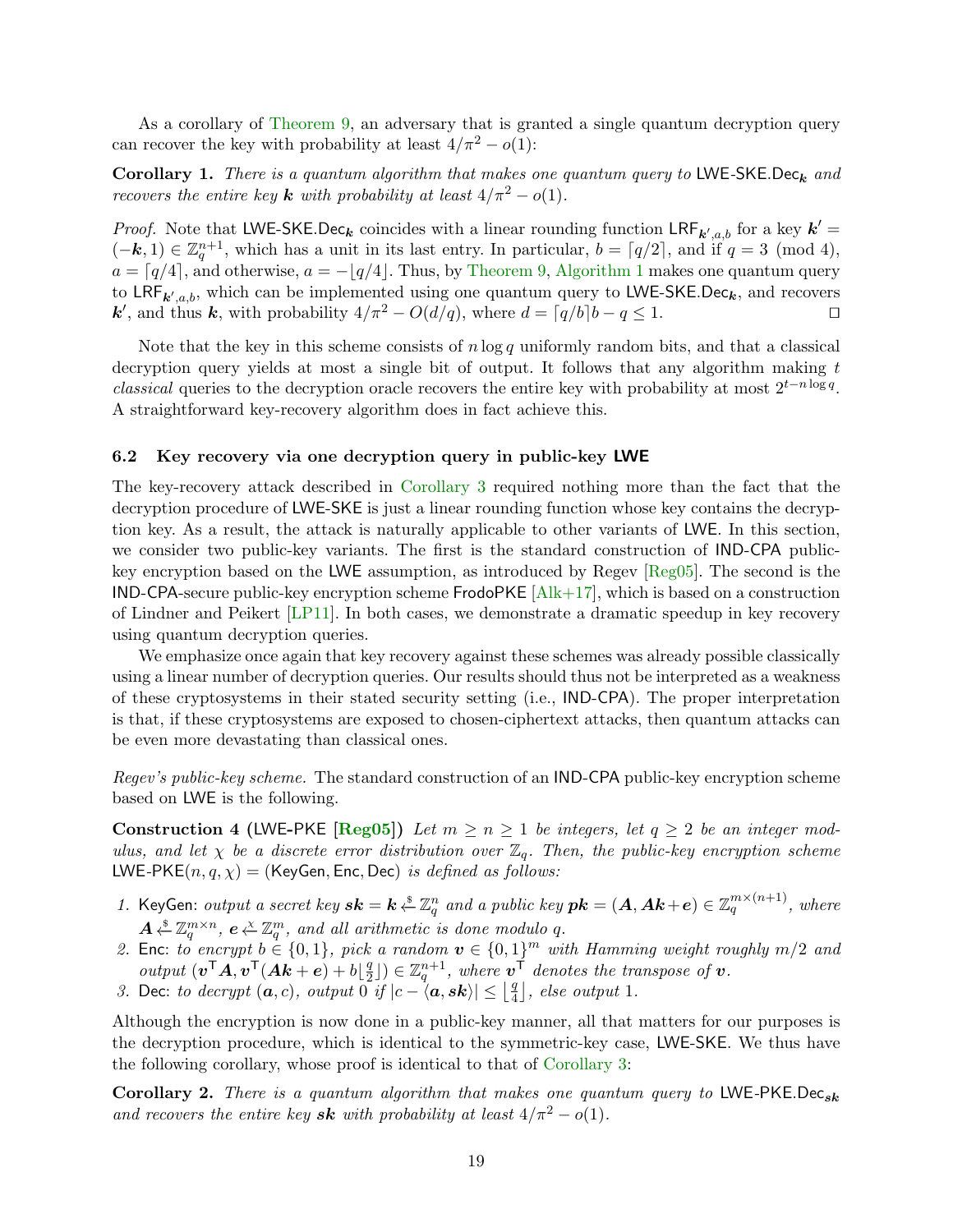Frodo public-key scheme. Next, we consider the IND-CPA-secure public-key encryption scheme FrodoPKE, which is based on a construction by Lindner and Peikert [\[LP11\]](#page-24-9). Compared to LWE-PKE, this scheme significantly reduces the key-size and achieves better security estimates than the initial proposal by Regev [\[Reg05\]](#page-24-1). For a detailed discussion of FrodoPKE, we refer to [\[Alk+17\]](#page-22-0). We present the entire scheme for completeness, but the important part for our purposes is the decryption procedure.

Construction 5 (FrodoPKE [\[Alk+17\]](#page-22-0)) Let n,  $\bar{m}$ ,  $\bar{n}$  be integer parameters, let  $q \geq 2$  be an integer power of 2, let B denote the number of bits used for encoding, and let  $\chi$  be a discrete symmetric error distribution. The public-key encryption scheme  $FrodoPKE = (KeyGen, Enc, Dec)$  is defined as follows:

- 1. KeyGen: generate a matrix  $A \xleftarrow{\$} \mathbb{Z}_q^{n \times n}$  and matrices  $S, E \xleftarrow{\{X\}} \mathbb{Z}_q^{n \times \bar{n}}$ ; compute  $B = AS + E \in$  $\mathbb{Z}_q^{n\times \bar{n}}$ ; output the key-pair  $(\bm{pk} ,\bm{sk})^{\bar{\imath}}$  with public key  $\bm{pk} = (\bm{A}, \bm{B})^{\bar{\imath}}$  and secret key  $\bm{sk} = \bm{S}.$
- 2. Enc: to encrypt  $\mathbf{m} \in \{0,1\}^{B \cdot \bar{m} \cdot \bar{n}}$  (encoded as a matrix  $\mathbf{M} \in \mathbb{Z}_q^{\bar{m} \times \bar{n}}$  with each entry having 0s in all but the B most significant bits) with public key  $\bm{pk}$ , sample error matrices  $\bm{S}', \bm{E}' \overset{\times}{\leftarrow} \mathbb{Z}_q^{\bar{m} \times \bar{n}}$ , compute  $\bm{C}_1 = \bm{S}'\bm{A} + \bm{E}' \in \mathbb{Z}_q^{\bar{m} \times \bar{n}}$  and  $\bm{C}_2 = \bm{M} + \bm{S}'\bm{B} + \bm{E}'' \$ the ciphertext  $(C_1, C_2)$ .
- 3. Dec: to decrypt  $(C_1, C_2) \in \mathbb{Z}_q^{\bar{m} \times n} \times \mathbb{Z}_q^{\bar{m} \times \bar{n}}$  with secret-key  $sk = S$ , compute  $M = C_2 C_1S \in \mathbb{Z}_q^{\bar{m} \times n}$  $\mathbb{Z}_q^{\bar{m}\times\bar{n}}$ . For each  $(i, j) \in [\bar{m}]\times[\bar{n}]$ , output the first B bits of  $M_{i,j}$ .

We now show how to recover  $\bar{m}$  of the  $\bar{n}$  columns of the secret key S using a single quantum query to FrodoPKE.Dec<sub>S</sub>. If  $\bar{m} = \bar{n}$ , as in sample parameters given in [\[Alk+17\]](#page-22-0), then this algorithm recovers  $S$  completely.

**Theorem 10.** There exists a quantum algorithm that makes one quantum query to FrodoPKE.Decs and recovers any choice of  $\bar{m}$  of the  $\bar{n}$  columns of S. For each of the chosen columns, if that column has at least one odd entry, then the algorithm succeeds in recovering the column with probability at least  $4/\pi^2$ .

*Proof.* Let  $s^1, \ldots, s^{\bar{n}}$  be the columns of S. Let U denote the map:

$$
U: |\mathbf{c}\rangle |z_1\rangle \dots |z_{\bar{n}}\rangle \mapsto |\mathbf{c}\rangle |z_1 + \mathsf{LRF}_{s^1,0,q/2^B}(\mathbf{c})\rangle \dots |z_{\bar{n}} + \mathsf{LRF}_{s^{\bar{n}},0,q/2^B}(\mathbf{c})\rangle,
$$

for any  $c \in \mathbb{Z}_q^n$  and  $z_1, \ldots, z_{\bar{n}} \in \mathbb{Z}_{2^B}$ . We first argue that one call to FrodoKEM.Dec<sub>S</sub> can be used to implement  $U^{\hat{\otimes} \bar{m}}$ . Then we show that one call to U can be used to recover any choice of the columns of S with probability  $4/\pi^2$ , as long as it has at least one entry that is odd.

Let Trunc :  $\mathbb{Z}_q \mapsto \mathbb{Z}_{2^B}$  denote the map that takes  $x \in \mathbb{Z}_q$  to the integer represented by the B most significant bits of the binary representation of x. We have, for any  $C_1 \in \mathbb{Z}_q^{\bar{m}\times n}$ ,  $C_2 = 0^{\bar{m}\times \bar{n}}$ , and any  $\{z_{i,j}\}_{i\in[\bar{m}],j\in[\bar{n}]} \subseteq \mathbb{Z}_{2^B}$ :

<span id="page-19-0"></span>
$$
U_{\mathsf{FrodoKEM,Dec}}: |\mathcal{C}_1\rangle|0^{\bar{m}\cdot\bar{n}}\rangle \bigotimes_{i\in[\bar{m}],j\in[\bar{n}]} |z_{i,j}\rangle \mapsto |\mathcal{C}_1\rangle|0^{\bar{m}\cdot\bar{n}}\rangle \bigotimes_{i\in[\bar{m}],j\in[\bar{n}]} |z_{i,j} + \mathsf{Trunc}([\mathcal{C}_1\mathcal{S}]_{i,j})\rangle. \tag{11}
$$

Above,  $[C_1S]_{i,j}$  represents the *ij*-th entry of  $C_1S$ . If  $c^1, \ldots, c^{\bar{m}}$  denote the rows of  $C_1$ , then  $[C_1S]_{i,j} = \langle c^i, s^j \rangle$ . Thus, Trunc $([C_1S]_{i,j}) = \text{LRF}_{s^j,0,q/2^B}(c^i)$ , the linear rounding function with block size  $b = q/2^B$ , which is an integer since q is a power of 2, and  $a = 0$ . Note that we have also assumed that the plaintext is subtracted rather than added to the last register; this is purely for convenience of analysis, and can easily be accounted for by adjusting [Algorithm](#page-14-2) [1](#page-14-2) (e.g., by using inverse-QFT instead of QFT.)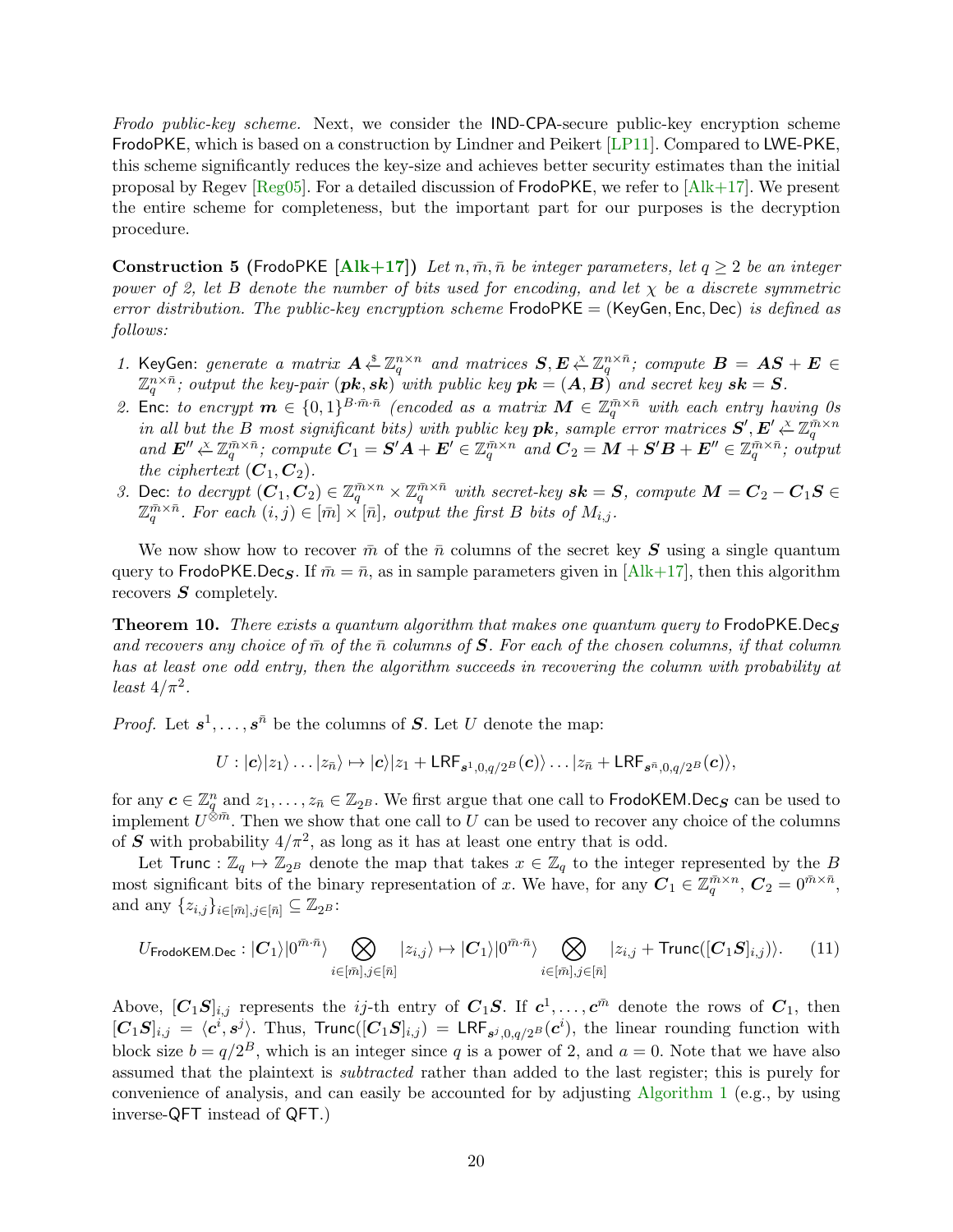Discarding the second register (containing  $C_2 = 0$ ), the right-hand side of [\(11\)](#page-19-0) becomes

<span id="page-20-0"></span>
$$
|c^1\rangle \dots |c^{\bar{m}}\rangle \bigotimes_{i \in [\bar{m}], j \in [\bar{n}]} |z_{i,j} + \mathsf{LRF}_{s^j, 0, q/2^B}(c^i)\rangle. \tag{12}
$$

Reordering the registers of  $(12)$ , we get:

$$
\bigotimes_{i\in[\bar{m}]} \left( |c^i\rangle \bigotimes_{j\in[\bar{n}]} |z_{i,j} + \mathsf{LRF}_{s^j,0,q/2^B}(c^i)\rangle \right) = U^{\otimes \bar{m}} \left( \bigotimes_{i\in[\bar{m}]} |c^i\rangle \bigotimes_{j\in[\bar{n}]} |z_{i,j}\rangle \right).
$$

Thus, we can implement  $U^{\otimes \bar{m}}$  using a single call to FrodoKEM.Dec<sub>S</sub>.

Next we show that for any particular  $j \in [\bar{n}]$ , a single call to U can be used to recover  $s^j$ , the j-th column of S, with probability at least  $4/\pi^2$ , as long as at least one entry of  $s^j$  is odd. To do this, we show how one use of U can be used to implement one phase query to  $\mathsf{LRF}_{s^j,0,q/2^B}$ . Then the result follows from the proof of [Theorem](#page-15-2) [9.](#page-15-2)

Let  $|\varphi\rangle = 2^{-B/2} \sum_{z=0}^{2^B-1} |z\rangle$ , and define

$$
|\phi_j\rangle = |\varphi\rangle^{\otimes (j-1)} \otimes \frac{1}{\sqrt{2^B}} \sum_{z=0}^{2^B-1} \omega_{2^B}^z |z\rangle \otimes |\varphi\rangle^{\otimes (\bar{n}-j)}.
$$

Then for any  $\boldsymbol{c} \in \mathbb{Z}_q^n$ , we have:

$$
\frac{1}{\sqrt{2^B}} \sum_{z=0}^{2^B-1} |z + \mathsf{LRF}_{s^i, 0, q/2^B}(\mathbf{c})\rangle = \frac{1}{\sqrt{2^B}} \sum_{z=0}^{2^B-1} |z\rangle = |\varphi\rangle,
$$

since addition here is modulo  $2^B$ , and

$$
\frac{1}{\sqrt{2^B}}\sum_{z=0}^{2^B-1}\omega_{2^B}^z|z+\text{LRF}_{s^j,0,q/2^B}(\boldsymbol{c})\rangle=\frac{1}{\sqrt{2^B}}\sum_{z=0}^{2^B-1}\omega_{2^B}^{z-\text{LRF}_{s^j,0,q/2^B}(\boldsymbol{c})}|z\rangle.
$$

Thus:

$$
U(|c\rangle|\phi_j\rangle) = |c\rangle|\varphi\rangle^{\otimes(j-1)} \otimes \frac{1}{\sqrt{2^B}} \sum_{z=0}^{2^B-1} \omega_{2^B}^{z-\text{LRF}_{s^j,0,q/2^B}(c)} |z\rangle \otimes |\varphi\rangle^{\otimes(\bar{n}-j)}
$$
  
=  $\omega_{2^B}^{-\text{LRF}_{s^j,0,q/2^B}(c)} |c\rangle |\phi_j\rangle.$ 

Thus, by the proof of [Theorem](#page-15-2) [9,](#page-15-2) if we apply U to  $q^{-n/2} \sum_{c \in \mathbb{Z}_q^n} |c\rangle |\phi_j\rangle$ , Fourier transform the first register, and then measure, assuming  $s^j$  has at least one entry that is a unit<sup>[8](#page-20-1)</sup> we will measure  $s^j$ with probability at least  $\pi^2/4 - O(d/q)$ , where  $d = q/2^B \lceil q/(q/2^B) \rceil - q = 0$ .

Thus, if we want to recover columns  $j_1, \ldots j_{\bar{m}}$  of S, we apply our procedure for  $U^{\otimes \bar{m}}$ , which costs one query to FrodoKEM.Dec $<sub>S</sub>$ , to the state</sub>

$$
\sum_{\boldsymbol{c}\in\mathbb{Z}_q^n}\frac{1}{\sqrt{q^n}}|\boldsymbol{c}\rangle|\phi_{j_1}\rangle\otimes\cdots\otimes\sum_{\boldsymbol{c}\in\mathbb{Z}_q^n}\frac{1}{\sqrt{q^n}}|\boldsymbol{c}\rangle|\phi_{j_{\bar{m}}}\rangle,
$$

Fourier transform each of the  $c$  registers, and then measure.  $\square$ 

<span id="page-20-1"></span> $8 \text{ since } q \text{ is a power of } 2$ , this is just an odd number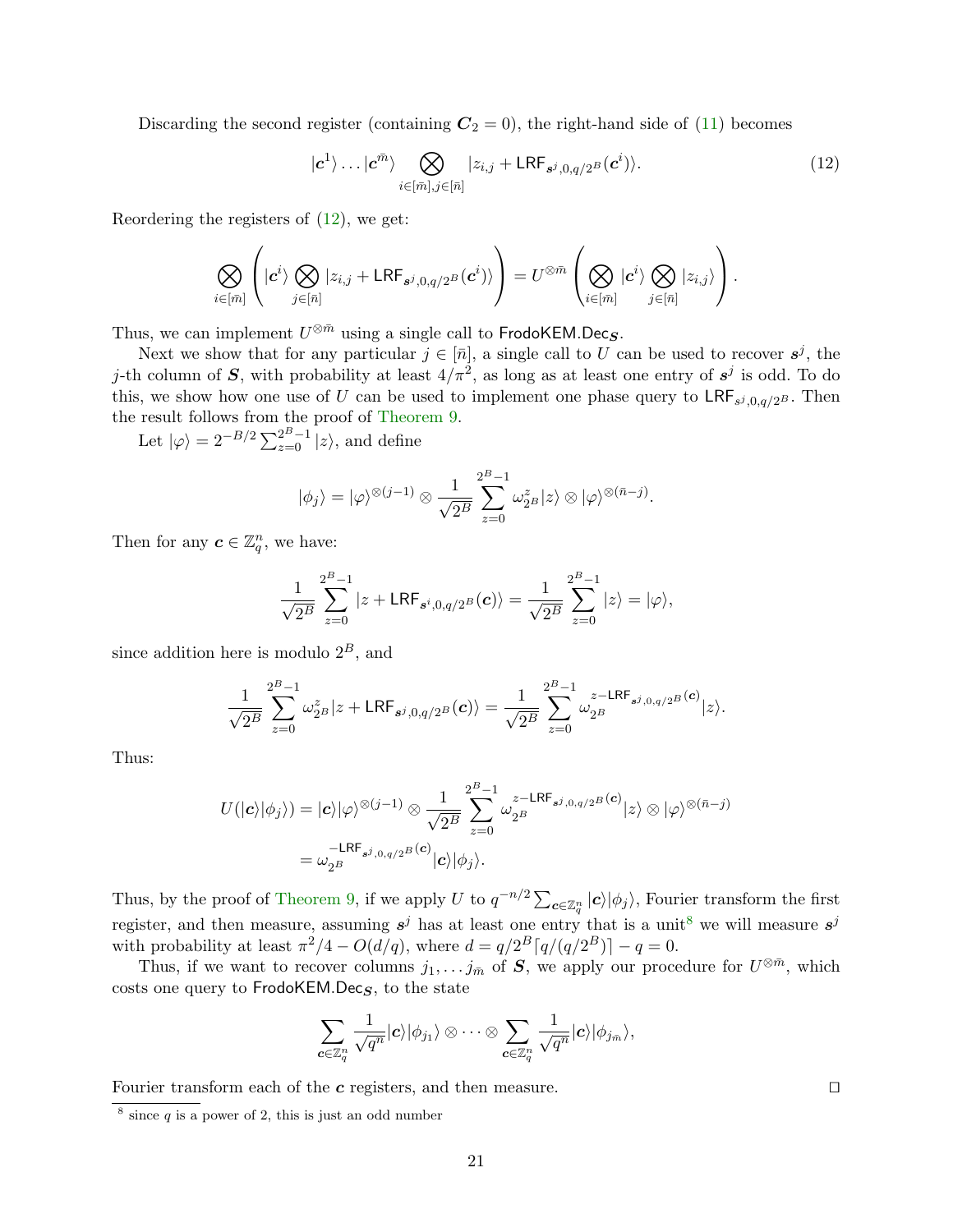#### <span id="page-21-0"></span>6.3 Key recovery via one decryption query in public-key Ring-LWE

Next, we analyze key-recovery with a single quantum decryption query against Ring-LWE encryption. Unlike the plain LWE-based encryption schemes we considered in the previous sections, Ring-LWE encryption uses noisy samples over a polynomial ring. In the following, we consider the basic, bit-by-bit Ring-LWE public-key encryption scheme introduced in [\[LPR13a;](#page-24-10) [LPR13b\]](#page-24-11). It is based on the rings  $\mathcal{R} = \mathbb{Z}[x]/\langle x^n + 1 \rangle$  and  $\mathcal{R}_q := \mathcal{R}/q\mathcal{R} = \mathbb{Z}_q[x]/\langle x^n + 1 \rangle$  for some power-of-two integer n and poly(n)-bounded prime modulus q. The details of the error distribution  $\chi$  below will not be relevant to our results.

Construction 6 (Ring-LWE-PKE [\[LPR13a;](#page-24-10) [LPR13b\]](#page-24-11)) Let  $n \geq 1$  be an integer, let  $q \geq 2$  be an integer modulus, and let  $\chi$  be an error distribution over R. The public-key encryption scheme Ring-LWE-PKE = (KeyGen, Enc, Dec) is defined as follows:

- 1. KeyGen: sample  $a \stackrel{s}{\leftarrow} \mathcal{R}_q$  and  $e, s \stackrel{x}{\leftarrow} \mathcal{R}$ ; output  $sk = s$  and  $pk = (a, c = a \cdot s + e \pmod{q}) \in \mathcal{R}_q^2$ .
- 2. Enc: to encrypt  $b \in \{0, 1\}$ , sample  $r, e_1, e_2 \overset{\chi}{\leftarrow} \mathcal{R}$  and output a ciphertext pair  $(u, v) \in \mathcal{R}_q^2$ , where  $u = a \cdot r + e_1 \pmod{q}$  and  $v = c \cdot r + e_2 + b|q/2| \pmod{q}$ .
- 3. Dec: to decrypt  $(u, v)$ , compute  $v u \cdot s = (r \cdot e s \cdot e_1 + e_2) + b|q/2| \pmod{q} \in \mathcal{R}_q$ ; output 0 if the constant term of the polynomial is closer to 0 than  $|q/2|$ , else output 1.

We note that our choice of placing single-bit encryption in the constant term of the polynomial is somewhat arbitrary. Indeed, it is straightforward to extend our results to encryption with respect to other monomials. We show the following corollary to [Theorem](#page-15-2) [9.](#page-15-2)

Corollary 3. There is a quantum algorithm that makes one quantum query to Ring-LWE-PKE.Decs and recovers the entire key s with probability at least  $4/\pi^2 - o(1)$ .

*Proof.* We first analyze the decryption function. Let  $(p)_0$  denote the constant term of a polynomial  $p \in \mathcal{R}_q$ . Then, for any two polynomials  $u = \sum_{j=0}^{n-1} u_j x^j$  and  $s = \sum_{j=0}^{n-1} s_j x^j \in \mathcal{R}_q$ , we can identify the constant term of  $u \cdot s$  as

<span id="page-21-3"></span><span id="page-21-2"></span>
$$
(u \cdot s)_0 = u_0 s_0 + \sum_{j=1}^{n-1} u_j s_{n-j} x^j x^{n-j} \equiv u_0 s_0 - u_1 s_{n-1} - u_2 s_{n-2} - \dots - u_{n-1} s_1 \pmod{q},\tag{13}
$$

since  $x^n \equiv -1$  in  $\mathcal{R}_q$ . We show that the outcome of Ring-LWE-PKE.Dec<sub>s</sub> $(u, v)$  coincides with a binary linear rounding function over  $\mathbb{Z}_q^n$ . Let  $u, s \in \mathbb{Z}_q^n$  denote the coefficient vectors of  $u, s \in \mathcal{R}_q$ respectively, and define a constant polynomial  $v \equiv v_0 \in \mathcal{R}_q$  and vector  $u' := (u, v_0) \in \mathbb{Z}_q^{n+1}$ , for some  $v_0 \in \mathbb{Z}_q$ . Consequently, Ring-LWE-PKE.Dec<sub>s</sub> $(u, v_0)$  rounds the inner product  $\langle u', s' \rangle$ , where  $s' = (-s_0 \pmod{q}, s_{n-1}, \ldots, s_1, 1)$ . Thus, we can run the Bernstein-Vazirani algorithm for binary linear rounding functions on a uniform superposition over  $\mathbb{Z}_q^n$  and recover s from s' with simple classical post-processing. Note also that any choice of isomorphism between  $\mathcal{R}_q$  and  $\mathbb{Z}_q^n$  necessarily preserves the inner product in Eq.[\(13\)](#page-21-3), and thus any measurement outcome can be mapped back to the standard basis prior to post-processing – independently of the actual ring representation used in practice. By [Theorem](#page-15-2) [9,](#page-15-2) [Algorithm](#page-14-2) [1](#page-14-2) makes one quantum query to  $\text{LRF}_{s',q}$ , which can be implemented using one quantum query to Ring-LWE-PKE.Dec<sub>s</sub>, and recovers  $s'$ , and thus s, with probability  $4/\pi^2 - o(1)$ .

## <span id="page-21-1"></span>6.4 Key recovery via a randomness-access query

While a linear number of classical decryption queries can be used to break LWE-based schemes, we have shown that only a single *quantum* decryption query is required. A natural question to ask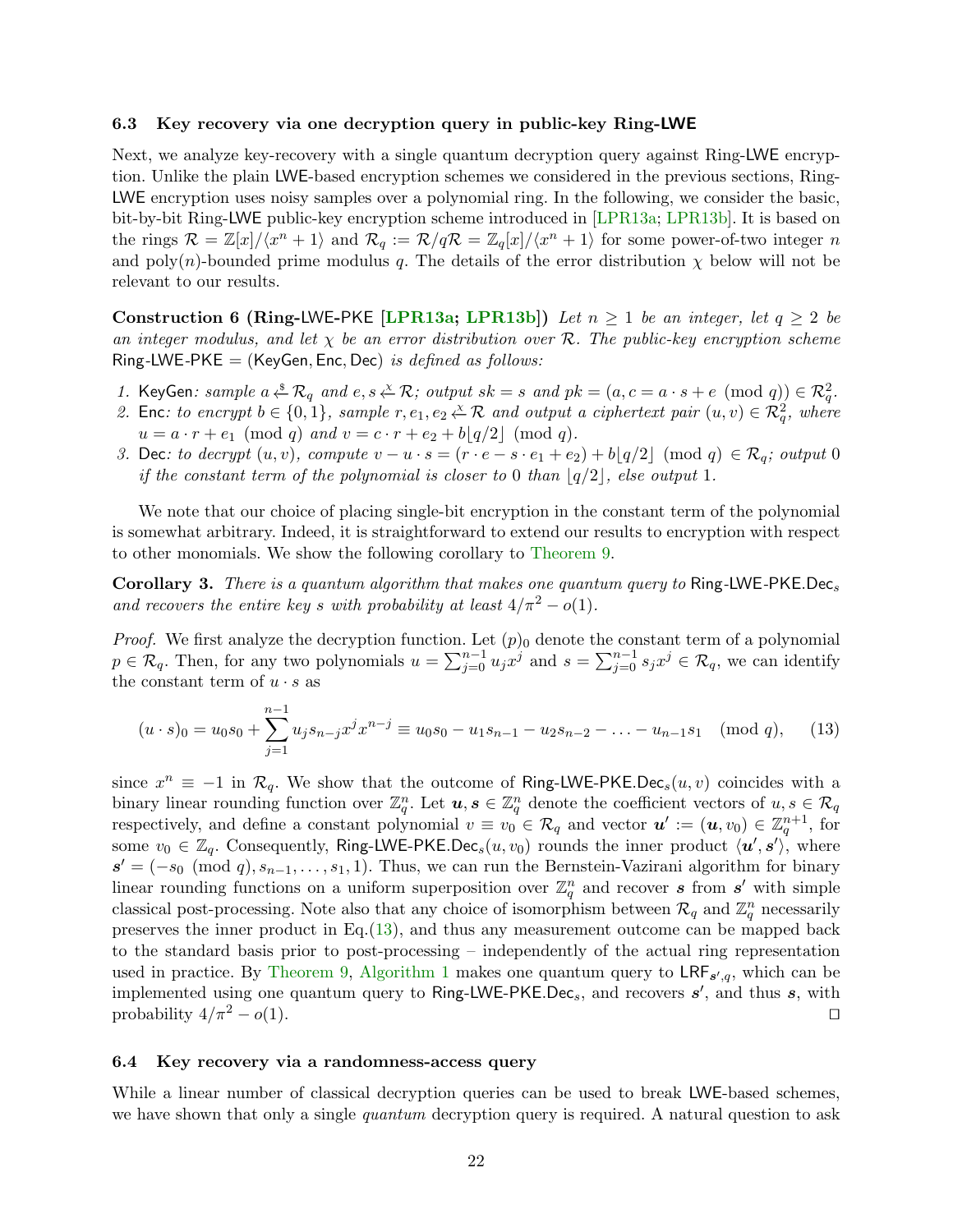is whether a similar statement can be made for encryption queries. Classically, it is known that the symmetric key version of LWE described in [Construction](#page-17-2) [3,](#page-17-2) LWE-SKE, can be broken using a linear number of classical encryption queries when the adversary is also allowed to choose the randomness used by the query: the adversary simply uses  $e = 0$  each time, with a taking n linearly independent values. In case the adversary is allowed to make quantum encryption queries with randomness access, a *single* quantum query suffice to recover the entire key with non-negligible probability, even when the adversary only has control over a part of the randomness used by the encryption: the randomness used to prepare vectors  $a$ , but not the randomness used to select the error e. Specifically, the adversary is given quantum oracle access to the randomness-access encryption oracle  $U_{\text{Enc}_k}^{\text{RA}}$  such that, on input  $(b; a)$ , the adversary receives

$$
\mathsf{Enc}_{\mathbf{k}}^{\mathsf{RA}}(b;\mathbf{a}) = (\mathbf{a}, \langle \mathbf{a}, \mathbf{k} \rangle + b \lfloor q/2 \rfloor + e),
$$

where  $e \leftarrow \chi$ . We extend this to a quantum randomness-access oracle by answering each element of the superposition using i.i.d. errors  $e_a \leftarrow \chi$ :

$$
U_{\text{Enc}_{\mathbf{k}}}^{\text{RA}} : |m\rangle|a\rangle|c\rangle \mapsto |m\rangle|a\rangle|c \oplus \text{Enc}_{\mathbf{k}}^{\text{RA}}(m;a)\rangle.
$$

This model is identical to the noisy learning model considered by Grilo et al. [\[GKZ17\]](#page-23-9) and thus matches the original proposal by Bshouty and Jackson [\[BJ98\]](#page-23-15).

First, it is not hard to see that algorithms making classical queries to the above oracle can extract at most  $\log q$  bits of key from each query (specifically, from the last component of the ciphertext), and thus still require a linear number of queries to recover the complete key with non-negligible probability.

On the other hand, by a slight generalization of the proof of Theorem IV.1 from Ref. [\[GKZ17\]](#page-23-9), we can recover the entire key with inverse polynomial success probability using a single query to  $U_{\text{Enc}_k}^{\text{RA}}$  as long as the noise magniture  $\eta$  is polynomial in n, since  $\varphi(q) = \Omega(q/\log \log q)$ , for Euler's totient function  $\varphi$ .

**Theorem 11.** Consider LWE-SKE $(n, q, \chi)$  with an arbitrary integer modulus  $2 \leq q \leq \exp(n)$  and a symmetric error distribution  $\chi$  of noise magnitude  $\eta$ . Then, there exists a quantum algorithm that makes one query to a randomness-accessible quantum encryption oracle for LWE-SKE(n, q,  $\chi$ ) and recovers the entire key with probability at least  $\varphi(q)/(24\eta q) - o(1)$ .

Finally, in a different model in which a single error  $e \leftarrow \chi$  is used for every branch of the superposition of a single query (independent of  $a$ ) we can recover  $k$  using a single query to the randomness access encryption oracle: simply query  $|0\rangle \frac{1}{\sqrt{q^n}} \sum_{a \in \mathbb{Z}_q^n} |a\rangle \frac{1}{\sqrt{q^n}}$  $\frac{1}{\overline{q}}\sum_{z=0}^{q-1} \omega_q^z |z\rangle$  to get  $|0\rangle\frac{1}{\sqrt{q^n}}\sum_{\bm{a}\in\mathbb{Z}_q^n}\omega_q^{-\langle\bm{a},\bm{k}\rangle}|\bm{a}\rangle\frac{1}{\sqrt{q^n}}$  $\frac{1}{\sqrt{q}}\sum_{z=0}^{q-1}\omega_q^z|z+e\rangle$ , apply the quantum Fourier transform to the second register, and then measure the second register to get  $k$  with probability 1.

## References

- <span id="page-22-0"></span>[Alk+17] Erdem Alkim, Joppe W. Bos, L´eo Ducas, Patrick Longa, Ilya Mironov, Michael Naehrig, Valeria Nikolaenko, Chris Peikert, Ananth Raghunathan, Douglas Stebila, Karen Easterbrook, and Brian LaMacchia. ["FrodoKEM – Learning With Errors Key Encapsula](https://frodokem.org/files/FrodoKEM-specification-20171130.pdf)[tion".](https://frodokem.org/files/FrodoKEM-specification-20171130.pdf) 2017.
- <span id="page-22-1"></span>[Amb+08] Andris Ambainis, Debbie Leung, Laura Mancinska, and Maris Ozols. "Quantum random access codes with shared randomness". 2008. arXiv: [0810.2937](http://arxiv.org/abs/0810.2937).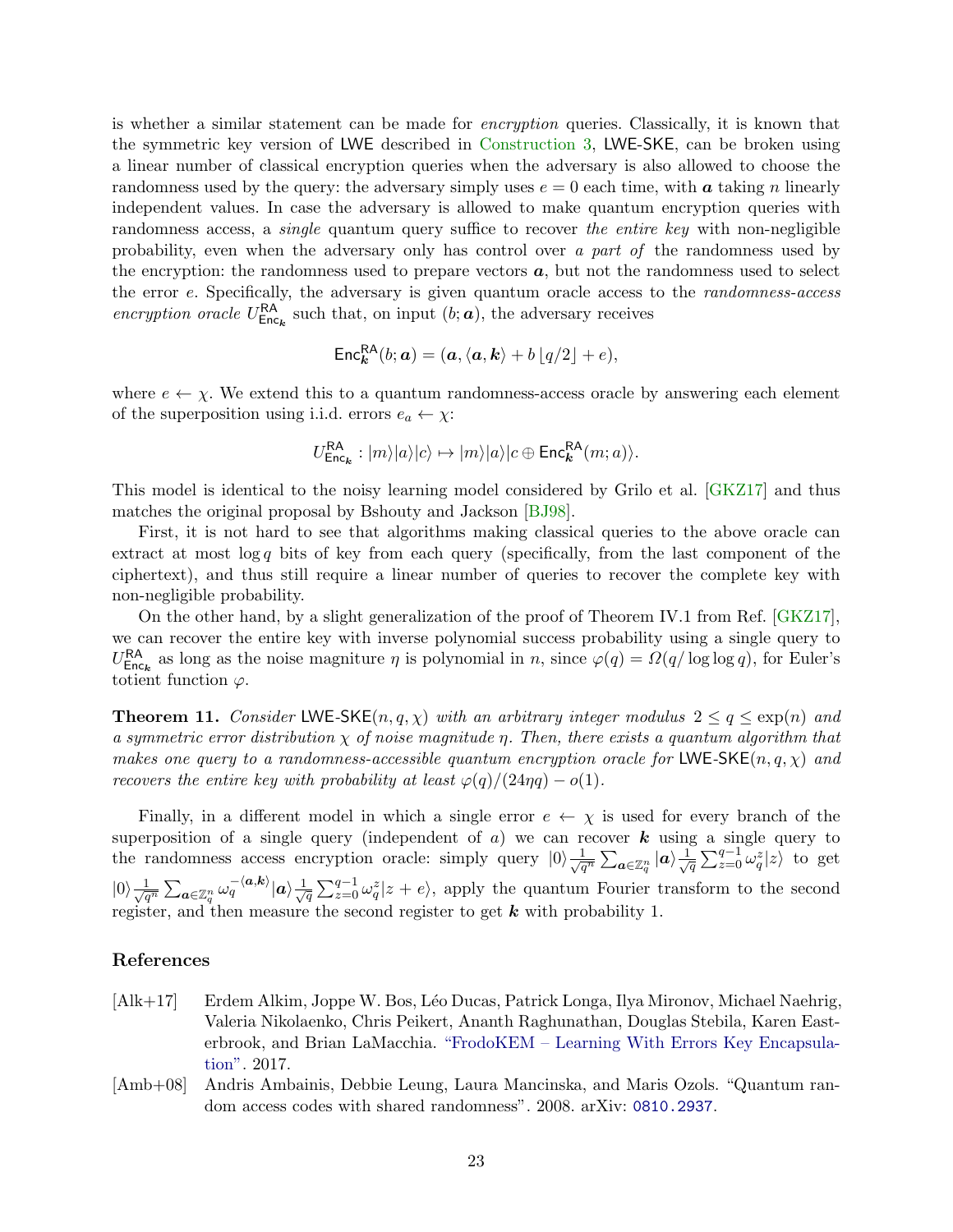- <span id="page-23-6"></span>[BJ15] Anne Broadbent and Stacey Jeffery. ["Quantum homomorphic encryption for circuits of](https://dx.doi.org/10.1007/978-3-662-48000-7_30) low T[-gate complexity".](https://dx.doi.org/10.1007/978-3-662-48000-7_30) In: Advances in Cryptology – CRYPTO 2015. Ed. by Rosario Gennaro and Matthew Robshaw. Springer, 2015, pp. 609–629. arXiv: [1412.8766](http://arxiv.org/abs/1412.8766).
- <span id="page-23-15"></span>[BJ98] Nader H. Bshouty and Jeffrey C. Jackson. ["Learning DNF over the uniform distribu](https://dx.doi.org/10.1137/S0097539795293123)[tion using a quantum example oracle".](https://dx.doi.org/10.1137/S0097539795293123) In: SIAM Journal on Computing 28.3 (1998), pp. 1136–1153.
- <span id="page-23-3"></span>[Ble98] Daniel Bleichenbacher. ["Chosen ciphertext attacks against protocols based on the RSA](https://dx.doi.org/https://doi.org/10.1007/BFb0055716) encryption standard PKCS  $\#1$ ". In: Advances in Cryptology – CRYPTO '98. Ed. by Hugo Krawczyk. Springer, 1998, pp. 1–12.
- <span id="page-23-7"></span>[BV97] Ethan Bernstein and Umesh Vazirani. ["Quantum complexity theory".](https://dx.doi.org/10.1137/S0097539796300921) In: SIAM Journal on Computing 26.5 (1997), pp. 1411–1473.
- <span id="page-23-5"></span>[BZ13a] Dan Boneh and Mark Zhandry. ["Quantum-secure message authentication codes".](https://dx.doi.org/10.1007/978-3-642-38348-9_35) In: Advances in Cryptology – EUROCRYPT 2013. Ed. by Thomas Johansson and Phong Q. Nguyen. Springer, 2013, pp. 592–608. Cryptology ePrint Archive: [2012/606.](https://eprint.iacr.org/2012/606)
- <span id="page-23-4"></span>[BZ13b] Dan Boneh and Mark Zhandry. ["Secure signatures and chosen ciphertext security in a](https://dx.doi.org/10.1007/978-3-642-40084-1_21) [quantum computing world".](https://dx.doi.org/10.1007/978-3-642-40084-1_21) In: Advances in Cryptology – CRYPTO 2013. Ed. by Ran Canetti and Juan A. Garay. Springer, 2013, pp. 361–379. Cryptology ePrint Archive: [2013/088.](https://eprint.iacr.org/2013/088)
- <span id="page-23-0"></span>[Che+16] Lily Chen, Stephen Jordan, Yi-Kai Liu, Dustin Moody, Rene Peralta, Ray Perlner, and Daniel Smith-Tone. ["Report on post-quantum cryptography".](https://dx.doi.org/10.6028/NIST.IR.8105) Tech. rep. National Institute of Standards and Technology, 2016.
- <span id="page-23-8"></span>[FO99] Eiichiro Fujisaki and Tatsuaki Okamoto. "Secure integration of asymmetric and symmetric encryption schemes". In: Advances in Cryptography – CRYPTO 1999. 1999, pp. 537–554.
- <span id="page-23-11"></span>[GGM86] Oded Goldreich, Shafi Goldwasser, and Silvio Micali. ["How to construct random func](https://dx.doi.org/10.1145/6490.6503)[tions".](https://dx.doi.org/10.1145/6490.6503) In: Journal of the ACM 33.4 (1986), pp. 792–807.
- <span id="page-23-2"></span>[GHS16] Tommaso Gagliardoni, Andreas Hülsing, and Christian Schaffner. ["Semantic security](https://dx.doi.org/10.1007/978-3-662-53015-3_3)" [and indistinguishability in the quantum world".](https://dx.doi.org/10.1007/978-3-662-53015-3_3) In: Advances in Cryptology – CRYPTO 2016. Ed. by Matthew Robshaw and Jonathan Katz. Springer, 2016, pp. 60–89. arXiv: [1504.05255](http://arxiv.org/abs/1504.05255).
- <span id="page-23-9"></span>[GKZ17] Alex B. Grilo, Iordanis Kerenidis, and Timo Zijlstra. "Learning with errors is easy with quantum samples". 2017. arXiv: [1702.08255](http://arxiv.org/abs/1702.08255).
- <span id="page-23-10"></span>[GL89] Oded Goldreich and Leonid A. Levin. ["A hard-core predicate for all one-way functions".](https://dx.doi.org/10.1145/73007.73010) In: Proceedings of the Twenty-first Annual ACM Symposium on Theory of Computing. STOC '89. Seattle, Washington, USA: ACM, 1989, pp. 25–32.
- <span id="page-23-14"></span>[Gol09] Oded Goldreich. "Foundations of Cryptography: Volume 2, Basic Applications". Cambridge, UK: Cambridge University Press, 2009.
- <span id="page-23-13"></span>[HH00] Lisa Hales and Sean Hallgren. ["An improved quantum Fourier transform algorithm](https://dx.doi.org/10.1109/SFCS.2000.892139) [and applications".](https://dx.doi.org/10.1109/SFCS.2000.892139) In: Proceedings of the 41st Annual Symposium on Foundations of Computer Science. 2000, pp. 515–525.
- <span id="page-23-1"></span>[Kap+16] Marc Kaplan, Gaëtan Leurent, Anthony Leverrier, and María Naya-Plasencia. ["Break](https://dx.doi.org/10.1007/978-3-662-53008-5_8)[ing symmetric cryptosystems using quantum period finding".](https://dx.doi.org/10.1007/978-3-662-53008-5_8) In: Advances in Cryptol $oqy - CRYPTO$  2016. Ed. by Matthew Robshaw and Jonathan Katz. Springer, 2016, pp. 207–237. arXiv: [1602.05973](http://arxiv.org/abs/1602.05973).
- <span id="page-23-12"></span>[Kit95] Alexei Yu. Kitaev. "Quantum measurements and the abelian stabilizer problem". 1995. arXiv: [quant-ph/9511026](http://arxiv.org/abs/quant-ph/9511026).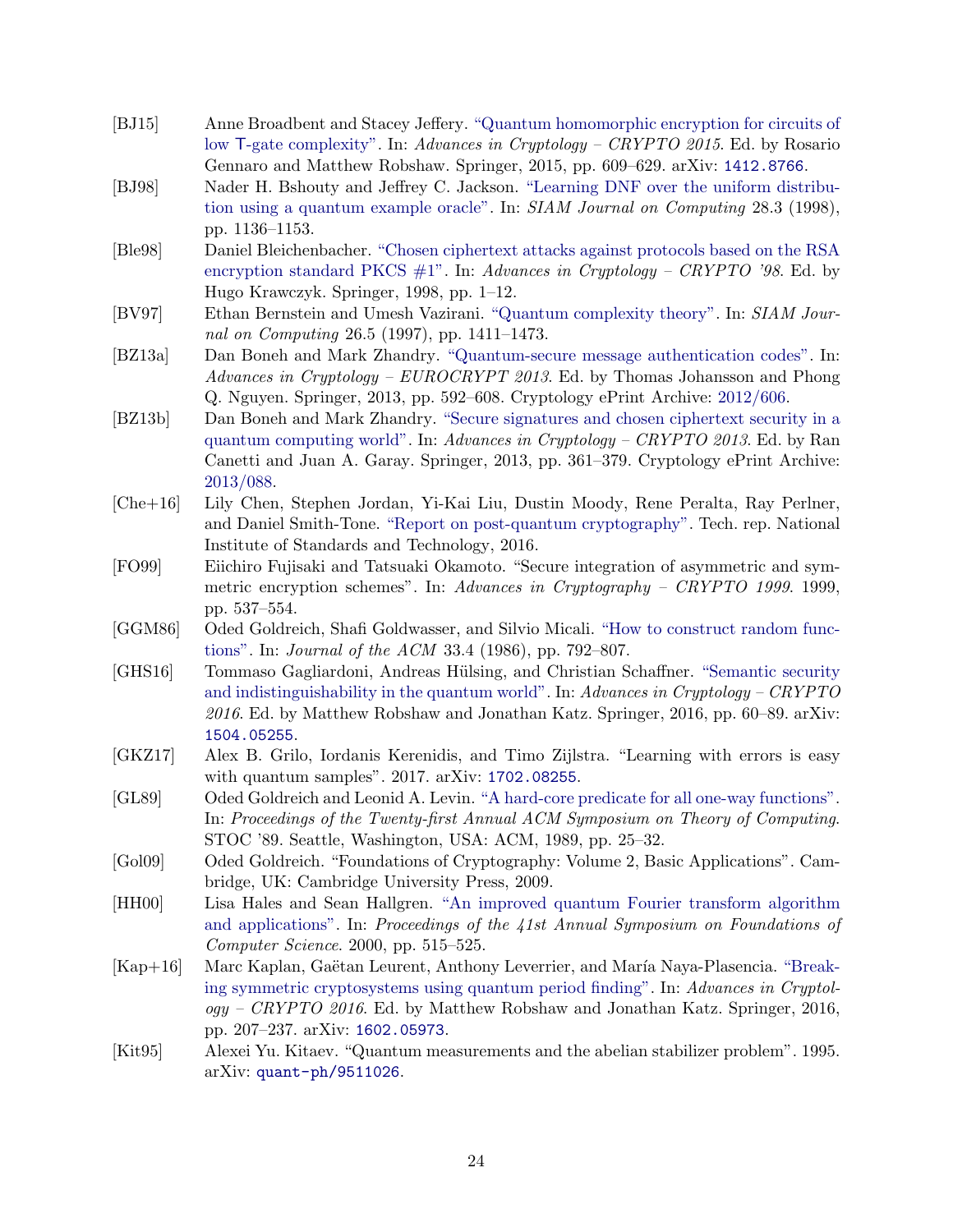- <span id="page-24-3"></span>[KM10] Hidenori Kuwakado and Masakatu Morii. ["Quantum distinguisher between the 3-round](https://dx.doi.org/10.1109/ISIT.2010.5513654) [Feistel cipher and the random permutation".](https://dx.doi.org/10.1109/ISIT.2010.5513654) In: 2010 IEEE International Symposium on Information Theory. IEEE, 2010, pp. 2682–2685.
- <span id="page-24-4"></span>[KM12] Hidenori Kuwakado and Masakatu Morii. ["Security on the quantum-type Even-Mansour](https://ieeexplore.ieee.org/document/6400943/) [cipher".](https://ieeexplore.ieee.org/document/6400943/) In: 2012 International Symposium on Information Theory and its Applications. IEEE, 2012, pp. 312–316.
- <span id="page-24-9"></span>[LP11] Richard Lindner and Chris Peikert. ["Better key sizes \(and attacks\) for LWE-based](https://dx.doi.org/10.1007/978-3-642-19074-2_21) [encryption".](https://dx.doi.org/10.1007/978-3-642-19074-2_21) In: Topics in Cryptology – CT-RSA 2011. Ed. by Aggelos Kiayias. Berlin, Heidelberg: Springer, 2011, pp. 319–339. Cryptology ePrint Archive: [2010/613.](https://eprint.iacr.org/2010/613)
- <span id="page-24-10"></span>[LPR13a] Vadim Lyubashevsky, Chris Peikert, and Oded Regev. ["A toolkit for ring-LWE cryp](https://dx.doi.org/10.1007/978-3-642-38348-9_3)[tography".](https://dx.doi.org/10.1007/978-3-642-38348-9_3) In: Advances in Cryptology –  $EUROCRYPT 2013$ . Ed. by Thomas Johansson and Phong Q. Nguyen. Springer, 2013, pp. 35–54. Cryptology ePrint Archive: [2013/293.](https://eprint.iacr.org/2013/293)
- <span id="page-24-11"></span>[LPR13b] Vadim Lyubashevsky, Chris Peikert, and Oded Regev. ["On ideal lattices and learning](https://dx.doi.org/10.1145/2535925) [with errors over rings".](https://dx.doi.org/10.1145/2535925) In: *Journal of the ACM* 60.6 (2013), 43:1–43:35. Cryptology ePrint Archive: [2012/230.](https://eprint.iacr.org/2012/230)
- <span id="page-24-12"></span>[Nay99] Ashwin Nayak. ["Optimal lower bounds for quantum automata and random access](https://dx.doi.org/10.1109/SFFCS.1999.814608) [codes".](https://dx.doi.org/10.1109/SFFCS.1999.814608) In: 40th Annual Symposium on Foundations of Computer Science. 1999, pp. 369– 376. arXiv: [quant-ph/9904093](http://arxiv.org/abs/quant-ph/9904093).
- <span id="page-24-2"></span>[NIS17] NIST. ["Post-Quantum Cryptography".](https://csrc.nist.gov/projects/post-quantum-cryptography) 2017.
- <span id="page-24-1"></span>[Reg05] Oded Regev. ["On lattices, learning with errors, random linear codes, and cryptogra](https://dx.doi.org/10.1145/1568318.1568324)[phy".](https://dx.doi.org/10.1145/1568318.1568324) In: Journal of the ACM 56.6 (2005), 34:1–34:40.
- <span id="page-24-0"></span>[Sho94] Peter W. Shor. ["Algorithms for quantum computation: discrete logarithms and fac](https://dx.doi.org/10.1109/SFCS.1994.365700)[toring".](https://dx.doi.org/10.1109/SFCS.1994.365700) In: Proceedings of the 35th Annual Symposium on Foundations of Computer Science. IEEE, 1994, pp. 124–134.
- <span id="page-24-6"></span>[Sim97] Daniel R. Simon. ["On the power of quantum computation".](https://dx.doi.org/10.1137/S0097539796298637) In: SIAM Journal on Computing 26.5 (1997), pp. 1474–1483.
- <span id="page-24-5"></span>[SS17] Thomas Santoli and Christian Schaffner. ["Using Simon's algorithm to attack symmetric](https://dx.doi.org/10.26421/QIC17.1-2)[key cryptographic primitives".](https://dx.doi.org/10.26421/QIC17.1-2) In: Quantum Information  $\mathcal{B}$  Computation 17.1&2 (2017), pp. 65–78. arXiv: [1603.07856](http://arxiv.org/abs/1603.07856).
- <span id="page-24-14"></span>[TJ74] Nicole Tomczak-Jaegermann. ["The moduli of smoothness and convexity and the Rade](http://eudml.org/doc/217886)[macher averages of the trace classes](http://eudml.org/doc/217886)  $S_p$   $(1 \leq p < \infty)$ ". In: Studia Mathematica 50.2 (1974), pp. 163–182.
- <span id="page-24-7"></span>[Zha12] Mark Zhandry. ["How to construct quantum random functions".](https://dx.doi.org/10.1109/FOCS.2012.37) In: 2012 IEEE 53rd Annual Symposium on Foundations of Computer Science. IEEE, 2012, pp. 679–687. Cryptology ePrint Archive: [2012/182.](https://eprint.iacr.org/2012/182)
- <span id="page-24-8"></span>[Zha16] Mark Zhandry. "A note on quantum-secure PRPs". 2016. arXiv: [1611.05564](http://arxiv.org/abs/1611.05564).

## A Appendix

<span id="page-24-13"></span>Bound for quantum random access codes. Recall that a quantum random access code (QRAC) is the following scenario involving two parties, Alice and Bob [\[Nay99\]](#page-24-12):

- Alice receives an N-bit string x and encodes it as a quantum state  $\varrho_x$ .
- Bob receives  $\varrho_x$  from Alice and is asked to recover the *i*-th bit of x, for some  $i \in \{1, \ldots, N\}$ , by measuring the state.
- They win if Bob's output agrees with  $x_i$  and lose otherwise.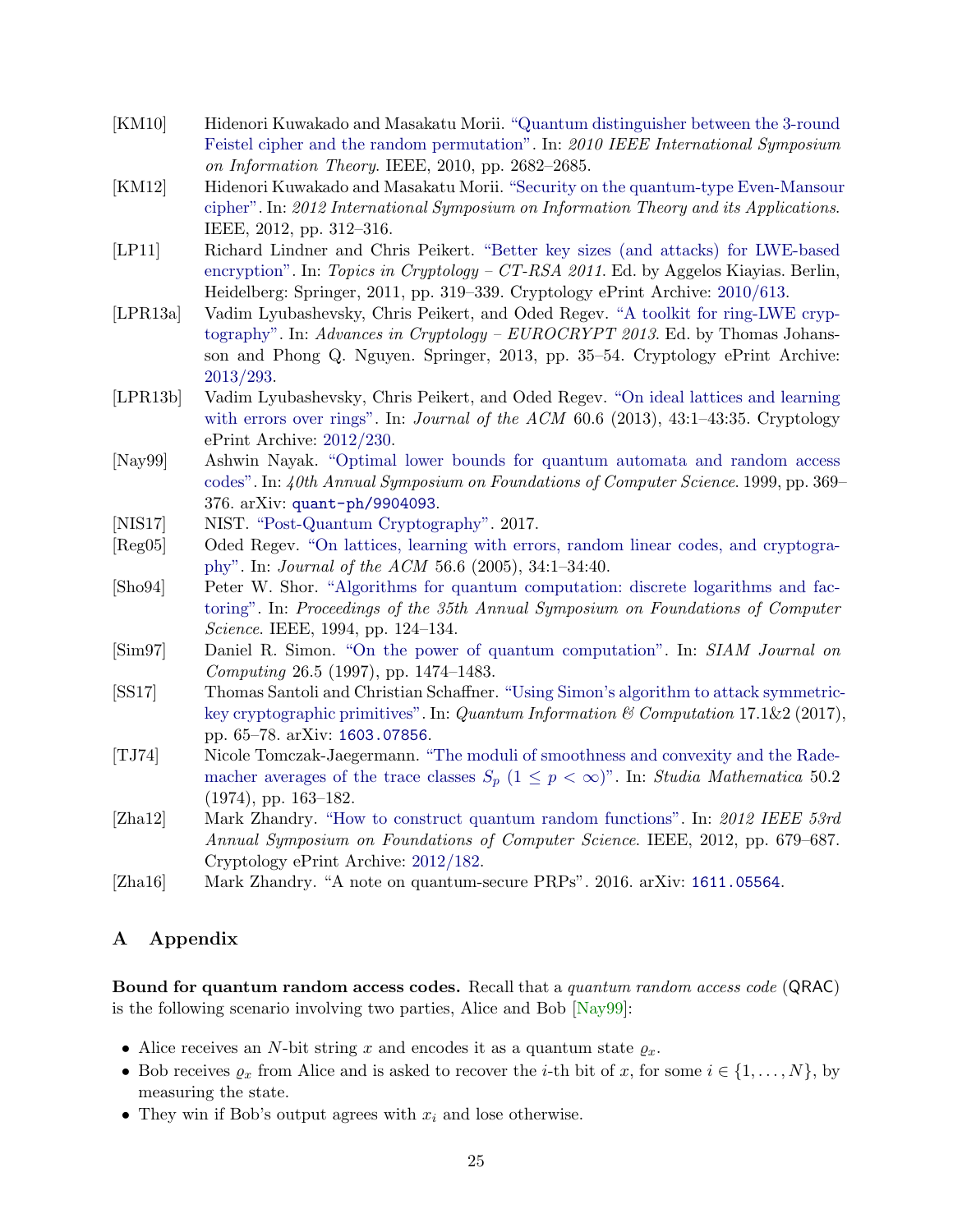A variation of this scenario allows Alice and Bob to use shared randomness in their encoding and decoding operations [\[Amb+08\]](#page-22-1) (note that shared randomness per se does not allow them to communicate).

We are interested in bounding the average bias  $\epsilon = p_{\text{win}} - 1/2$  of a quantum random access code with shared randomness, where  $p_{\text{win}}$  is the winning probability averaged over  $x \overset{\hspace{0.1em}\mathsf{\scriptscriptstyle\$}}{\leftarrow} \{0,1\}^N$  and  $i \overset{\$}{\leftarrow} \{1, \ldots, N\}.$ 

Lemma 2. The average bias of a quantum random access code with shared randomness that encodes N bits into a d-dimensional quantum state is  $O(\sqrt{N^{-1} \log d})$ . In particular, if  $N = 2^n$  and  $d =$  $2^{\text{poly}(n)}$  the bias is  $O(2^{-n/2} \text{poly}(n)).$ 

*Proof.* A quantum random access code with shared randomness that encodes N bits into a  $d$ dimensional quantum state is specified by the following:

- a shared random variable  $\lambda$ ,
- for each  $x \in \{0,1\}^N$ , a d-dimensional quantum state  $\rho_x^{\lambda}$  encoding x,
- for each  $i \in \{0, ..., N\}$ , an observable  $M_i^{\lambda}$  for recovering the *i*-th bit.

Formally,  $\rho_x^{\lambda}$  and  $M_i^{\lambda}$  are  $d \times d$  Hermitian matrices such that  $\rho_x^{\lambda} \geq 0$ ,  $\text{Tr} \rho_x^{\lambda} = 1$ , and  $||M_i^{\lambda}|| \leq 1$ where  $||M_i^{\lambda}||$  denotes the operator norm of  $M_i^{\lambda}$ . Note that both  $\varrho_x^{\lambda}$  and  $M_i^{\lambda}$  depend on the shared random variable  $\lambda$ , meaning that Alice and Bob can coordinate their strategies.

The bias of correctly guessing  $x_i$ , for a given x and i, is  $(-1)^{x_i} \text{Tr}(\varrho_x^{\lambda} M_i^{\lambda})/2$ . If the average bias of the code is  $\epsilon$  then  $\mathbb{E}_{\lambda} \mathbb{E}_{x,i}(-1)^{x_i} \text{Tr}(\varrho_x^{\lambda} M_i^{\lambda}) \geq 2\epsilon$ . We can rearrange this expression and upper bound each term using its operator norm, and then apply the noncommutative Khintchine inequality [\[TJ74\]](#page-24-14):

$$
\mathbb{E}_{\lambda} \mathbb{E}_{x} \frac{1}{N} \text{Tr} \left( \varrho_{x}^{\lambda} \sum_{i=1}^{N} (-1)^{x_{i}} M_{i}^{\lambda} \right) \leq \mathbb{E}_{\lambda} \mathbb{E}_{x} \frac{1}{N} \|\sum_{i=1}^{N} (-1)^{x_{i}} M_{i}^{\lambda} \|
$$
  

$$
\leq \mathbb{E}_{\lambda} \frac{1}{N} c \sqrt{N \log d} = c \sqrt{\frac{\log d}{N}},
$$

for some constant  $c$ . In other words,

$$
\epsilon \leq \frac{c}{2} \sqrt{\frac{\log d}{N}}.
$$

In the particular case we are interested in,  $d = 2^{\text{poly}(n)}$  and  $N = 2^n$  so

$$
\epsilon \leq \frac{c}{2} \sqrt{\frac{\mathrm{poly}(n)}{2^n}},
$$

completing the proof.  $\Box$ 

<span id="page-25-0"></span>Equivalence of QCCA1 models. Recall that the IND-QCCA1 notion is based on the security game IndGame defined in [Definition](#page-7-0) [3.](#page-7-1) In the alternative security game IndGame' (see Definition [4\)](#page-7-0), the adversary provides only one plaintext m and must decide if the challenge is an encryption of  $m$  or an encryption of a random string. In this section, we prove the following:

**Proposition 1.** An encryption scheme  $\Pi$  is IND-QCCA1 if and only if for every QPT  $\mathcal{A}$ ,

 $Pr[\mathcal{A} \text{ wins } \mathsf{IndGame}'(H, \mathcal{A}, n)] \leq 1/2 + negl(n)$ .